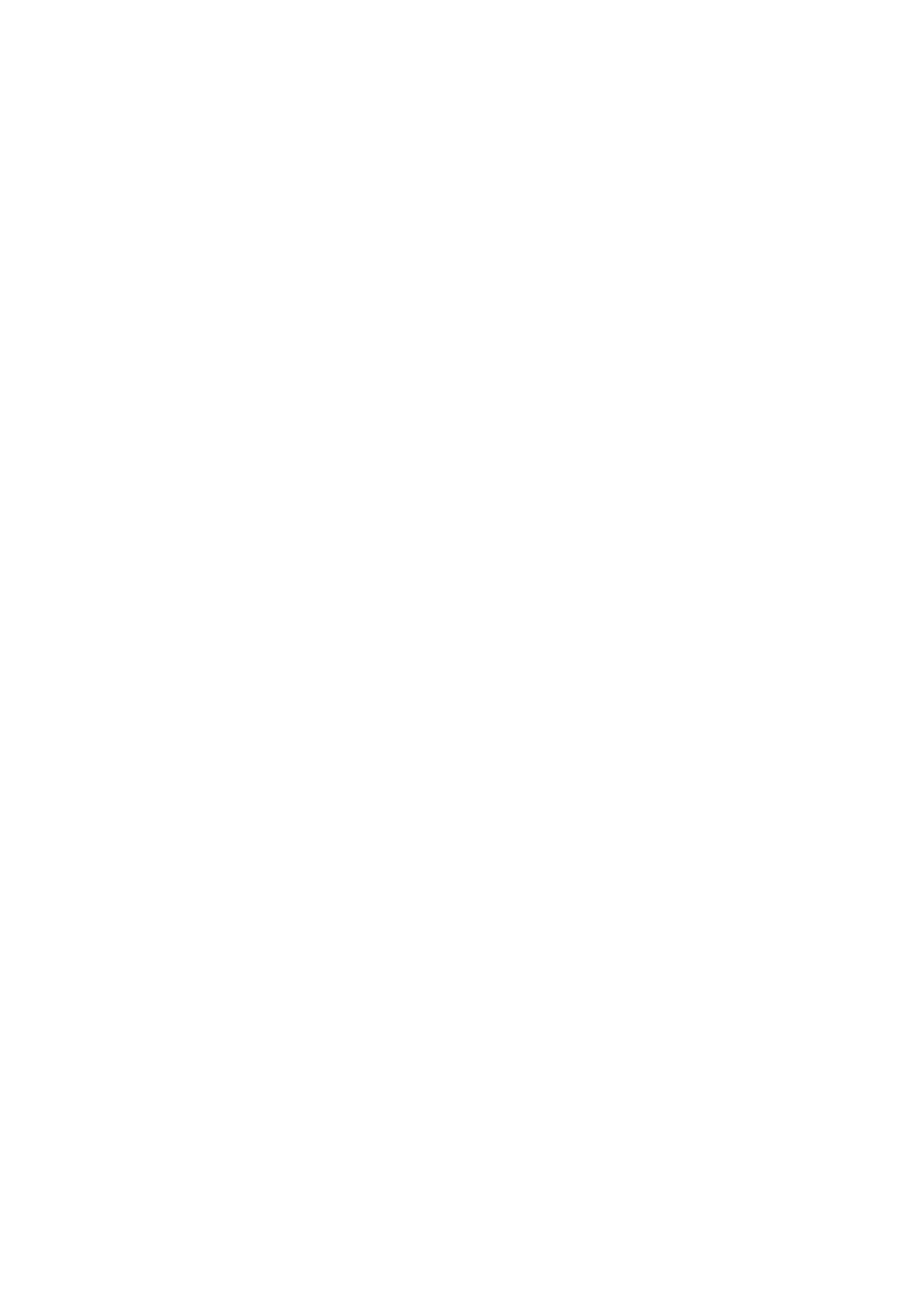# This guide can be read through in order, or you can refer to specific sections independently as follows:

| Key messages                                                                   | 3  |
|--------------------------------------------------------------------------------|----|
| How the fit note can help you                                                  | 4  |
| What is the evidence behind the fit note<br>and this guide?                    | 6  |
| Do you need to issue a fit note? How to<br>assess a patient's fitness for work | 8  |
| Filling in the fit note: instructions<br>for completion                        | 10 |
| Giving advice in the fit note $-$<br>the tick boxes and the comments box       | 12 |
| How your patient will use their fit note                                       | 14 |
| The fit note in action - best practice<br>case studies                         | 15 |
| <b>Additional questions</b>                                                    | 19 |
| Further information and support                                                | 22 |
| CPD reflective note guidance and template                                      | 25 |

# Key messages

Your [assessment](#page-6-0) about whether your patient is fit for work is about their fitness for work in general and is not job-specific.

If you assess that your patient's fitness for work is not impaired by a health condition, they are fit for work and do not need a fit note.

Always consider if your patient could do work of some kind before advising that they are not fit for work.

Remember to consider carefully whether advising your patient that they are not fit for work increases the long-term health risks of worklessness.

You should use the fit note to give **[advice](#page-10-0)** about the functional effects of your patient's condition on their fitness for work in general.

You are not expected to have specialist knowledge of workplaces or occupational health, and you do not need to suggest possible changes to your patient's workplace or job.

You should tick whichever return to work boxes relate to your advice, and consider using the comments box to give further information.

If you do have specialist occupational health knowledge you can go into further detail about possible adaptations if you think this would help.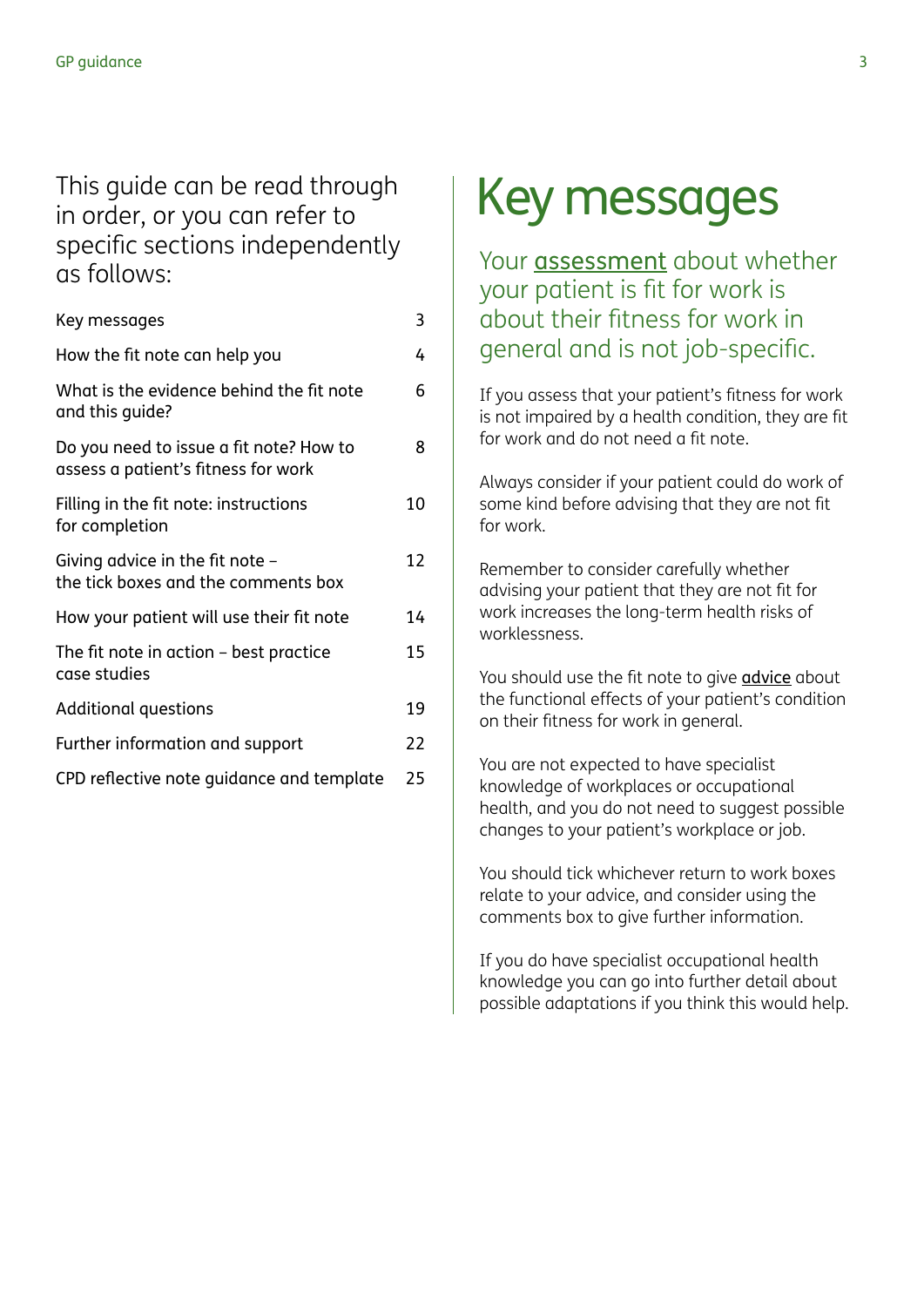# <span id="page-3-0"></span>How the fit note can help you

The fit note can be a key tool for you to use to improve your patient's health and be an advocate for their wellbeing.

## The benefits of using the fit note to its full potential

The fit note is designed to help you provide fitness for work advice to your patients. This guide will help you use the fit note to its maximum potential to improve your patient's health and wellbeing.

In particular, using the fit note to its full potential enables you to:

- Effectively manage your patient's expectations about their capability for work.
- Give a clear clinical assessment to your patient about the impact of their condition on their fitness for work.
- Improve the likelihood of your patient keeping their job, by helping them to discuss ways they could be supported at work with their employer.
- Support the vital role that work can play in your patient's health, as set out in the [evidence behind the fit note](#page-4-0).

On the other hand, incomplete fit notes can make it hard for employers to support your patient and cause unnecessary delays to your patient's return to work (with associated consequences for their health). They can also cause additional work for you as patients ask you for new fit notes when they don't need to.

## The role of GPs

All GPs are able to provide simple fitness for work advice to aid their patient's recovery and help them return to work.

It is then up to your patient and their employer to discuss your advice and consider possible changes.

There is a general consensus $1$  that GPs and other healthcare professionals:

- play a key role in advising patients about (return to) work;
- agree that (return to) work is an important outcome for clinical management;
- help patients develop a return-to-work plan;
- facilitate return to work through communication with patients (so that they can communicate effectively with employers).

"In the same way as we encourage healthy eating, healthy living and healthy lifestyle, a healthy attitude to work has always been a part of that." (GP)

1. Healthcare Professionals' Consensus Statement – Statement of Health and Work (2008). [www.dwp.gov.uk/docs/hwwb-healthcare-professionals-consensus-statement-04-03-2008.pdf](http://www.dwp.gov.uk/docs/hwwb-healthcare-professionals-consensus-statement-04-03-2008.pdf)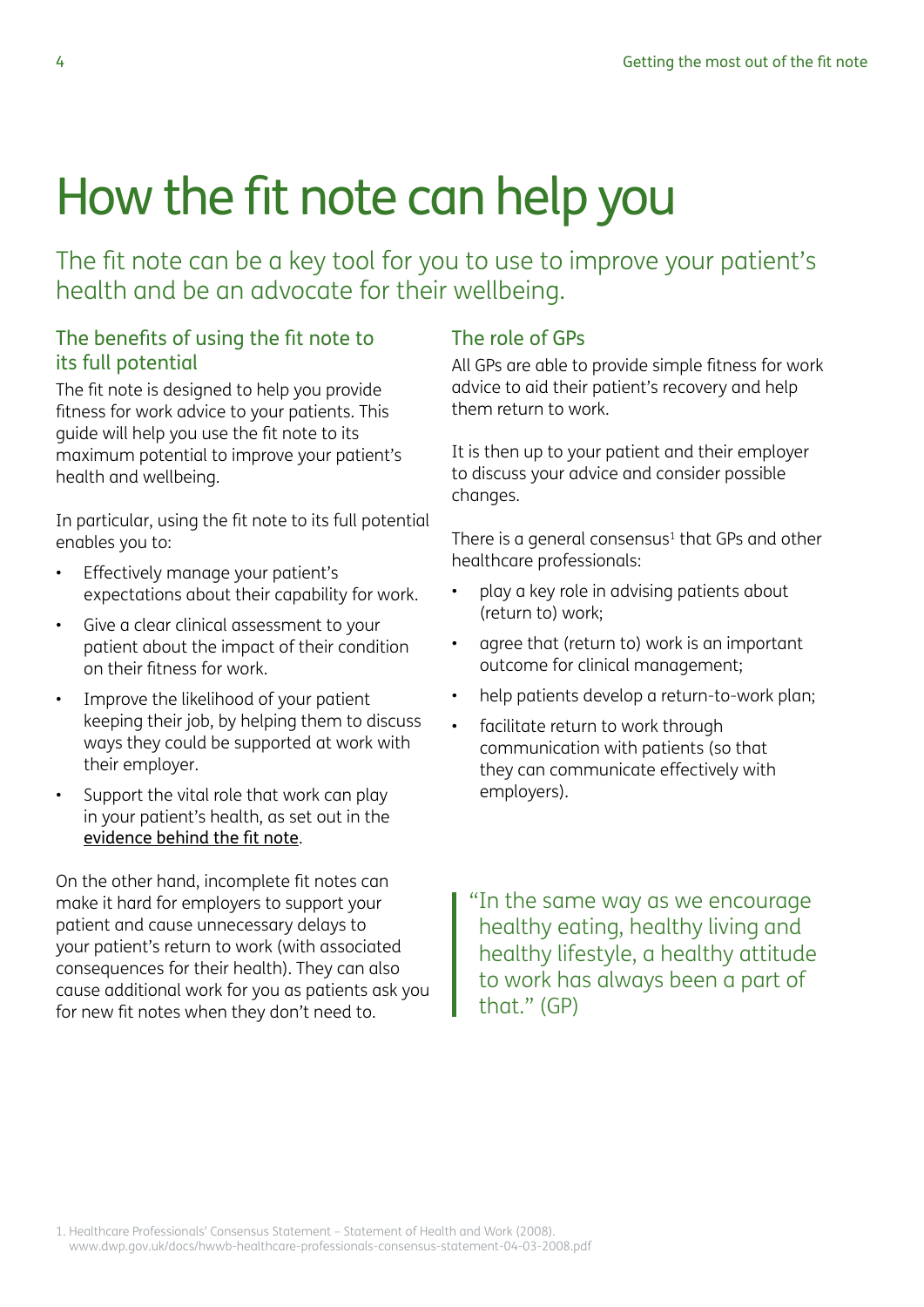#### <span id="page-4-0"></span>Supporting clinical management

Return to work is an important contributor to health. The following helps to support effective clinical management for your patients:

- Discuss fitness for work with your patients.
- Consider if they may be fit for some work.
- Complete all relevant sections of the fit note, to provide as much useful advice as possible to your patient and their employer.
- In particular, complete the comments box with [advice](#page-11-0) on the functional effects of your patient's health condition.
- Consider your own [training needs](#page-20-0) on health and work, and build your knowledge of other [support and resources](#page-20-0).
	- "You might imagine that people would come in wanting a sick note because they want time off work but most of the time that I've suggested they actually might be fit with adaptations, they're quite open to it, which has surprised me a bit." (GP)

#### Computer-generated fit notes

Fit notes can be handwritten or computergenerated and printed out. Computer-generated fit notes have the added benefits of:

- Automatically completing certain parts of the fit note to save you having to fill them in each time you issue one.
- Ensuring that your advice is easy to read for patients and employers.
- Removing the need for you to re-write fit notes if duplicates are required, as other staff members can print out duplicate copies.
- Enabling clinical management and fitness for work advice to be monitored together for patients with long-term conditions.
- Improving the continuity of patient care generally – for example if patients are seen by different GPs.
- Allowing you to share knowledge and learning points with colleagues in your practice – and carry out appropriate internal audits.

#### **If you do not have access to computergenerated fit notes, speak to your practice's IT provider and ask for it.**

More information is available at: [www.dwp.gov.uk/docs/fitnote-gp-computer.pdf.](http://www.dwp.gov.uk/docs/fitnote-gp-computer.pdf)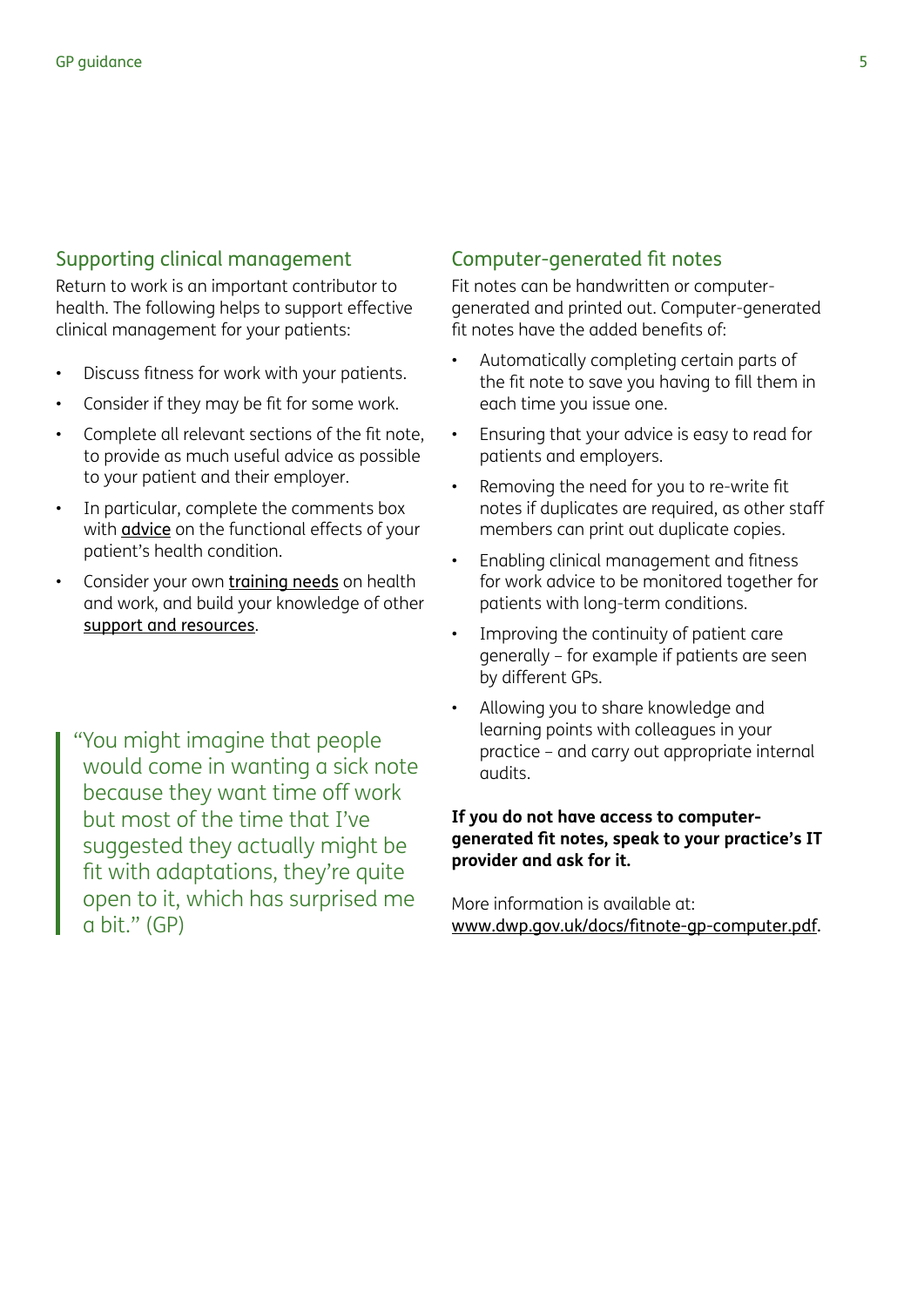# <span id="page-5-0"></span>What is the evidence behind the fit note and this guide?

The fit note is built on robust evidence, which this guide helps you translate into practical support for your patient.

**Most importantly, the evidence is clear that patients benefit from being in some kind of regular work.** This improves mental and physical health and can aid recovery.

"Work is useful and it's actually really detrimental if I'm just signing people off." (GP)

"I think work improves people's health if they're in a job that's giving them job satisfaction, income and a routine in their day - it can be very beneficial for most people to go back to work." (GP)

# Evidence behind the fit note's principles

Patients are happy for their GP to give them advice on work issues<sup>2</sup>, and do not feel that this threatens the doctor-patient relationship3. Most GPs agree that work is generally beneficial for health, and that they play an important role in helping patients return to work<sup>4</sup>. **The fit note helps you to discuss work with your patients.**

Appropriate work is generally good for physical and mental health<sup>5</sup> and people do not have to be 100% fit in order to work in most cases<sup>6</sup>. **The fit note supports people to work when they can.**

The longer a patient is off work the lower their chances are of making any return to work7. **The fit note helps you to support people to return to work as soon as appropriate.**

As you know, most people with common health problems can be helped to return to work by following a few basic principles of healthcare and workplace management8.**The fit note allows you to give advice about your patient's health condition and how it can be managed in the workplace.**

Improving communication between GPs, patients and employers leads to faster return to work and people have the best chance of returning to work if the clinical management of their health condition is linked to the workplace<sup>9</sup>. **The fit note captures your advice clearly for your patient and their employer so they can discuss if the employer can make changes to accommodate a return to work.**

- 4. Hann M and Sibbald B (2011). General Practitioners' attitudes towards patients' health and work DWP Research Report 733. <http://research.dwp.gov.uk/asd/asd5/rports2011-2012/rrep733.pdf>
- 5. Waddell, G. and Burton, A.K. (2006), Is work good for your health and well-being? TSO [www.dwp.gov.uk/docs/hwwb-is-work-good-for-you.pdf](http://www.dwp.gov.uk/docs/hwwb-is-work-good-for-you.pdf)
- 6. Waddell, G., Burton, A.K. and Kendall, N.A.S. (2008). Vocational Rehabilitation, what works, for whom and when? TSO [www.dwp.gov.uk/docs/hwwb-vocational-rehabilitation.pdf](http://www.dwp.gov.uk/docs/hwwb-vocational-rehabilitation.pdf)
- 7. Ibid, footnote 5
- 8. Ibid, footnote 6
- 9. Ibid, footnote 6

<sup>2.</sup> Collingwood, S. (2011). Attitudes to health and work amongst the working-age population DWP Research Report No 763 <http://research.dwp.gov.uk/asd/asd5/rports2011-2012/rrep763.pdf>

<sup>3.</sup> O'Brien et al (2008). Sickness certification in the general practice consultation: the patients' perspective, a qualitative study. Cardiff University [www.ncbi.nlm.nih.gov/pubmed/18245795](http://www.ncbi.nlm.nih.gov/pubmed/18245795)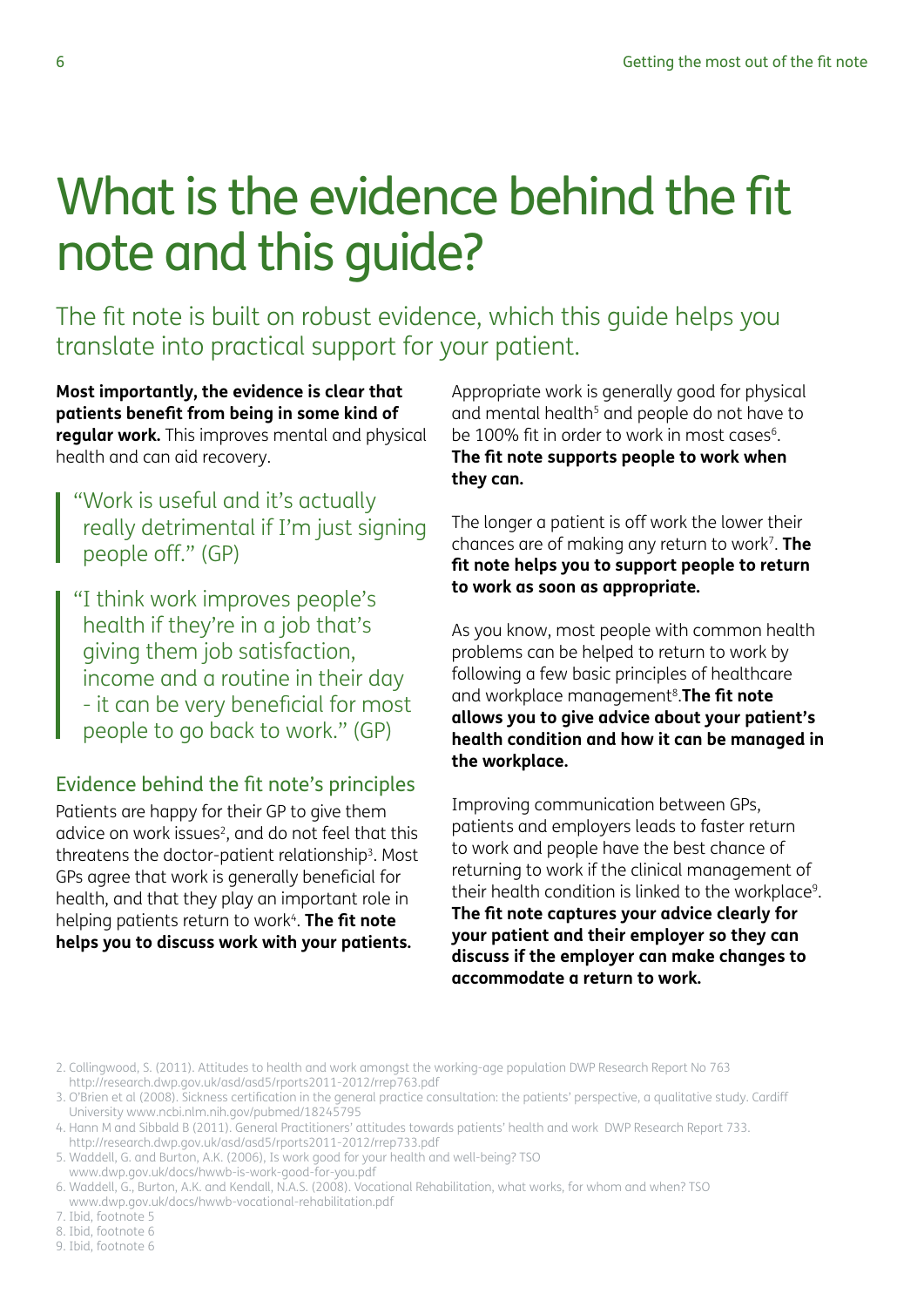<span id="page-6-0"></span>"We didn't used to make adjustments… The fit note helps a lot more now and I would like to see more people coming back with adjustments." (Employer)

"I was actually keen to return to work, and see how people were doing. So it was a personal thing, personal fulfilment more than anything." (Patient)

#### The fit note so far

The fit note was launched in April 2010 to replace the old sick note. It allows doctors to give more information to patients about the functional effects of their health condition on their fitness for work, to help people return to work where appropriate.

Since then, our ongoing evaluation programme has helped us understand how we can support doctors, patients and employers to get the most out of the fit note. We have used this research to inform this guide, along with revised guidance for employers and patients.

The key themes to emerge were $10$ :

- **• Patients** told us that the fit note had helped them challenge assumptions from some employers that people with a health condition cannot work, and had empowered them to agree changes with their employer and return to work.
- **• Employers** wanted more use of the may be fit for work option, so that they could explore whether employees could be supported to return to work. In particular they wanted clearer and fuller information in the comments section about the employees functional capabilities.
- **• GPs** told us that the fit note had helped patients make a phased return to work. It had helped to guide discussions with patients about fitness for work, including challenging some patients' perceptions of their fitness for work.

"There used to be so many situations where you thought to yourself 'Well there is no option on the form to say this person is probably okay to go back to work but maybe not do their normal job'." (GP)

10. Hann, M. and Sibbald, B. (2011). General Practitioners' attitudes towards patients' health and work DWP Research Report 733. <http://research.dwp.gov.uk/asd/asd5/rports2011-2012/rrep733.pdf> Fylan, B., Fylan, F. and Caveney, L. (2011). An evaluation of the Statement of Fitness for Work: qualitative research with General

Practitioners. DWP Research Report 780. <http://research.dwp.gov.uk/asd/asd5/rports2011-2012/rrep780.pdf> Lalani, M., Meadows, P., Metcalf, H. and Rolfe, H. (2012). An evaluation of the Statement of Fitness for Work: qualitative research with employers and employees. DWP Research Report 797. <http://research.dwp.gov.uk/asd/asd5/rports2011-2012/rrep797.pdf>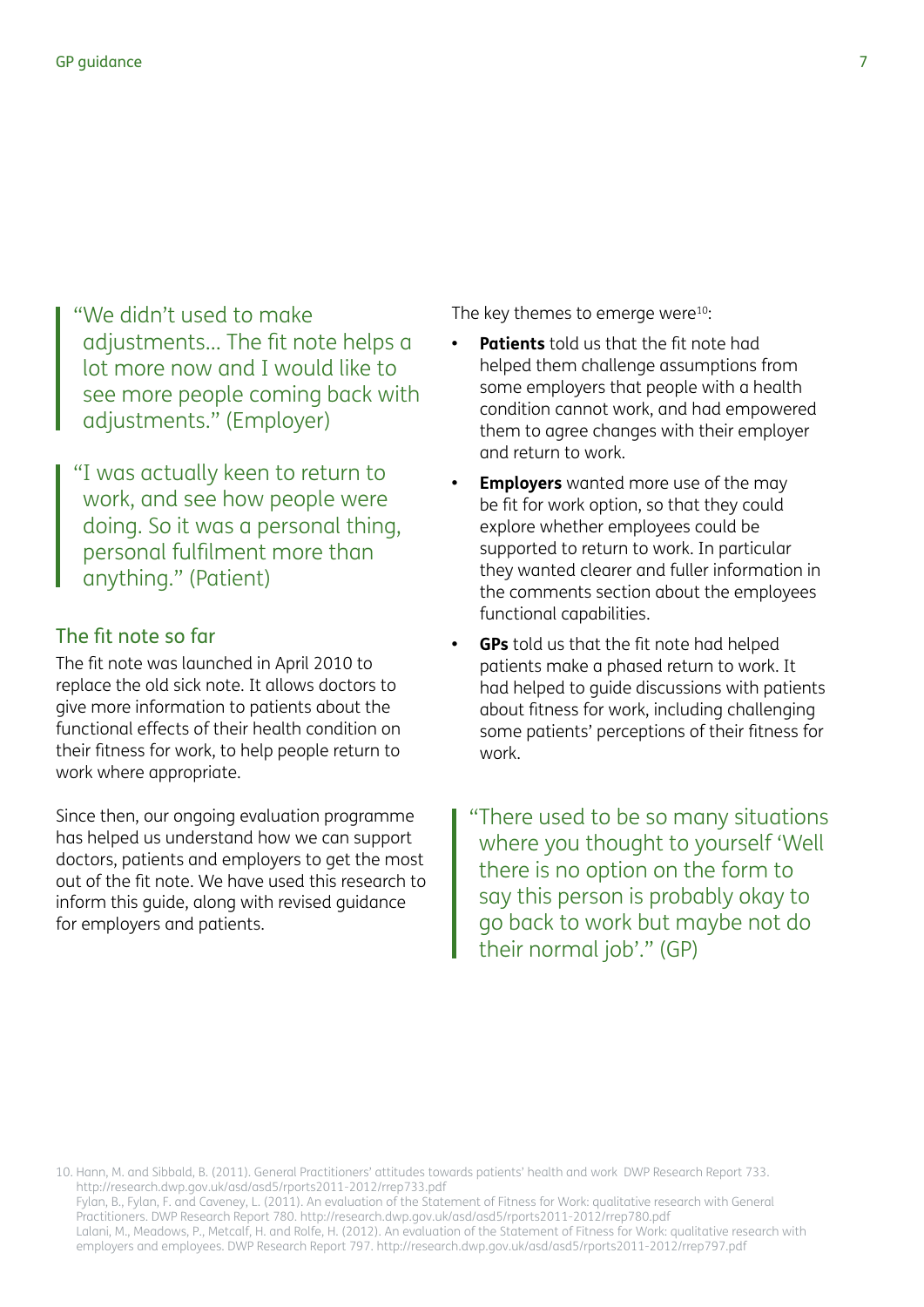# <span id="page-7-0"></span>Do you need to issue a fit note? How do you assess a patient's fitness for work?

If you assess that your patient's fitness for work is not impaired by their health condition, they are **fit for work** and do not need a fit note. This is the default position for all patients.

You also do not need to issue a fit note for the first seven calendar days of a patient's sickness absence. Patients can self-certify for this period.

If you assess that your patient's health affects their fitness for work, you should give them a fit note indicating whether your patient is not fit for work OR may be fit for work.

# Assessing your patient's fitness for work

Your assessment about whether your patient is fit for work is about their fitness for work in general and is not job-specific. The following factors may be useful when making this assessment:

- Any **functional limitations** of your patient's health condition. For example:
	- Stamina e.g. better in the morning or the afternoon
	- Mobility e.g. walking, bending, stooping
	- Agility e.g. dexterity, posture, co-ordination
	- Insight / Stability e.g. mental state, mood
	- Treatment e.g. side-effects, duration of
	- Intellectual e.g. cognitive abilities
	- Sensory e.g. hearing, vision, touch.
- The **duration** of their health condition and any likely **fluctuation.**
- The impact of any ongoing **clinical management.**
- Whether doing any work (not necessarily their current job) will **make their health condition worse.**

Deciding between ticking may be fit for work or not fit for work

□ May be fit for work taking account of the **following advice**

Your patient may be fit for work, taking account of your advice about the functional effects of their condition.

You should tick this box if your patient could do some form of work (not specifically their current job). This gives maximum flexibility to your patient and their employer to discuss ways to accommodate your patient's condition (which may include changing their duties for a while or reducing their hours).

For example, a delivery driver who cannot drive may still be able to do other tasks and so may be fit for work – as described in [case study four](#page-15-0).

"Initially I treated them like old-style sick notes and ticked an awful lot of 'You're not fit to work' (boxes) as a kind of black and white thing … over time, I started thinking 'Hold on, this is a bit richer' and I use it a different way." (GP)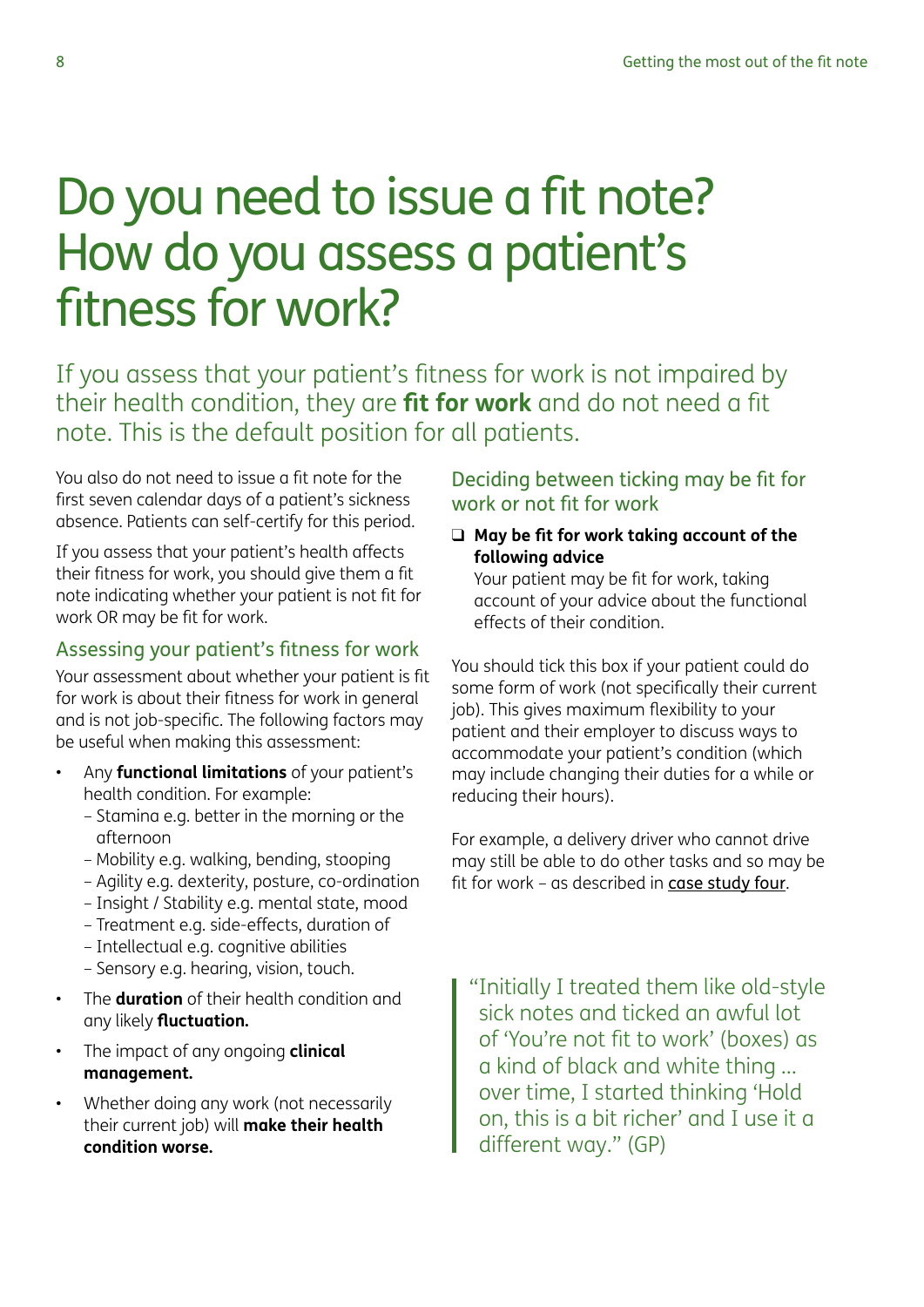#### q **Not fit for work**

Your patient is not fit for work of any kind.

You should tick this box only if your patient cannot do any form of work at all. Always consider if your patient could do work of some kind. Assessing that your patient is not fit for work when there are still things they can do risks depriving them of the chance to discuss ways they could do some work with their employer; and increases the long-term health risks of worklessness.

If you assess that your patient is not fit for any work, make sure that you continue to review their fitness for work at regular intervals.

See [case study five](#page-15-0) for an example of a situation when it may be appropriate to assess that someone is not fit for work of any kind.

You now need to fill in the rest of the fit note. See [Filling in the fit note](#page-9-0) for advice on how to do this.

#### Discussing patient beliefs about health and work

Patient beliefs about health and work vary widely and normally become apparent during a consultation. As with other health advice, you should emphasise the advantages to the patient's health of being at work. This information will not always be embraced enthusiastically.

Sometimes, reluctance to consider work stems from a belief that work will exacerbate the health problem or delay recovery, or that patients always need to be fully fit before they return to work. You may be able to ease any apprehension in these cases.

At other times, people may have issues at work, low expectations of gaining enjoyable work, concern about the effects on benefit receipt or other personal problems. In these circumstances it may be in your patient's best interest if you refer them to other available support.

Where appropriate, the following approaches may help in discussing work with your patients:

- Discussing the [health benefits of work](#page-4-0), and the health risks of not working.
- Explaining that people do not need to be 100% fit to do some work.
- Issuing fit notes for shorter periods of time.
- Using the fit note to actively engage patients in goal setting.
- Telling your patient about other support [services](#page-20-0) if they have non-medical issues that are affecting their attitude towards work.
- Specialist **[occupational health services](#page-21-0)** can help address complex issues at work, including if your patient's work may be affecting their health.

"You don't want to go down a road where everything centres around your health. You want to have a life apart from that and that's the good thing about going back to work – you're dealing with people and you have a routine to your life again'." (Patient)

"I think the GP was very helpful actually. Having spoken to him I felt better about going back to work and just doing what I could, and taking the odd day off here and there when I needed to." (Patient)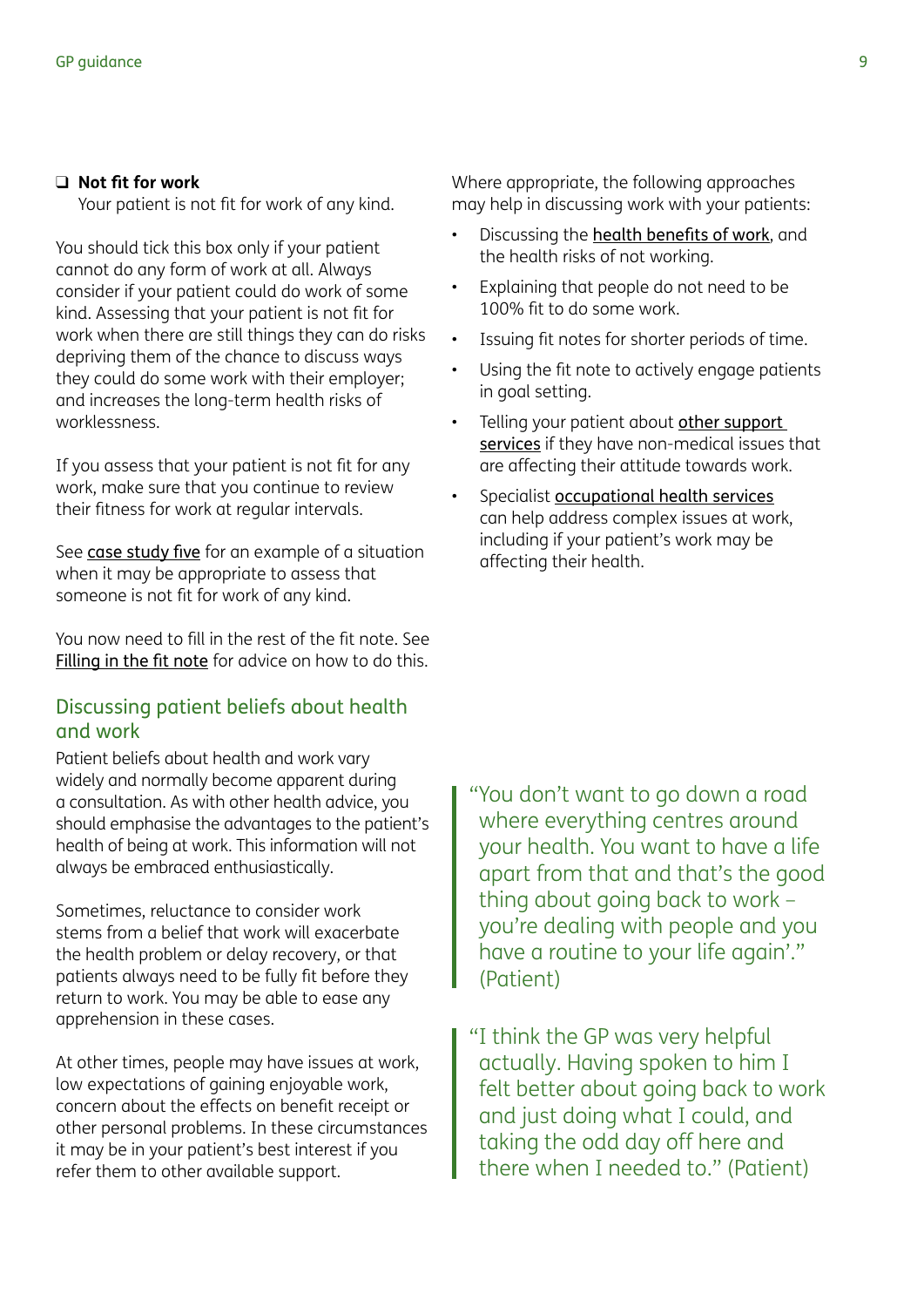# <span id="page-9-0"></span>Filling in the fit note: instructions for completion Filling in the fit note: instructions for completion

If you assess that your patient is not fit for work, or may be fit for work (see <u>advice on</u><br>making this assessment), you will need to issue them with a fit note. If you assess that your patient is not fit for work, or may be fit for work (see <u>advice on</u> [making this assessment](#page-6-0)), you will need to issue them with a fit note.

| security benefits, sign and date the declaration. If you cannot fill in your details yourself,<br>Please read the notes below then fill in your details and, if you are claiming social | to act on the doctor's advice and you will not be able to return to work until you have further<br>with some support from your employer. Sometimes it may not be possible for your employer<br>Your doctor will recommend this when they believe that you may be able to return to work<br>Your doctor will advise this when they believe that your health condition means you should<br>May be fit for work taking account of the following advice: | employer should consider paying Statutory Sick Pay (SSP) based on the information provided.<br>if SSP cannot be paid, or your SSP is ending, your employer will give you form SSP1 to claim<br>recovered. You do not need to get a further Statement from your doctor to confirm this.<br>If you are not fit for work, or your employer cannot support your return to work, your | if you are claiming social security benefits because of your health condition, send this form to<br>· phone 0800 055 6688 (8am to 6pm Monday to Friday). Textphone users call 0800 023 4888<br>you should contact a Personal Adviser to discuss the advice on the form. If you do any work<br>your Jobcentre Plus office. If you are claiming social security benefits for any other reason,<br>social security benefits. If you are self-employed, you may be able to claim social security<br>If you want to make a new claim to social security benefits you can:<br>you must inform Jobcentre Plus of your change of circumstances.<br>· download a claim form at www.direct.gov.uk/benefits, or | Mr. Mrs. Miss, Ms                                   |                               | Postcode                                  | healthcare professional acting on its behalf information which is needed to process<br>I agree that my doctor may give the Department for Work and Pensions or a<br>Declaration - for social security benefit claimants only | my claim for benefit and any request for it to be looked at again.<br>If you have signed this form for someone else, please tick here: |
|-----------------------------------------------------------------------------------------------------------------------------------------------------------------------------------------|------------------------------------------------------------------------------------------------------------------------------------------------------------------------------------------------------------------------------------------------------------------------------------------------------------------------------------------------------------------------------------------------------------------------------------------------------|----------------------------------------------------------------------------------------------------------------------------------------------------------------------------------------------------------------------------------------------------------------------------------------------------------------------------------------------------------------------------------|------------------------------------------------------------------------------------------------------------------------------------------------------------------------------------------------------------------------------------------------------------------------------------------------------------------------------------------------------------------------------------------------------------------------------------------------------------------------------------------------------------------------------------------------------------------------------------------------------------------------------------------------------------------------------------------------------|-----------------------------------------------------|-------------------------------|-------------------------------------------|------------------------------------------------------------------------------------------------------------------------------------------------------------------------------------------------------------------------------|----------------------------------------------------------------------------------------------------------------------------------------|
| For the patient - what to do now<br>ask someone else to do it for you.                                                                                                                  | refrain from work for the stated period of time.<br>What your doctor's advice means<br>Not fit for work:                                                                                                                                                                                                                                                                                                                                             | If you are employed                                                                                                                                                                                                                                                                                                                                                              | benefits because of your health condition.<br>Social security benefit claimants                                                                                                                                                                                                                                                                                                                                                                                                                                                                                                                                                                                                                      | Your details - Please use BLOCK CAPITALS<br>Surname | Other names<br><b>Address</b> | Date of birth                             | National Insurance (NI)<br>number                                                                                                                                                                                            | Signature<br>Date                                                                                                                      |
| Pay<br>For social security or Statutory Sick<br>Mr, Mrs, Miss, Ms<br><b>Statement of Fitness for Work</b><br>Patlent's name                                                             | assessed your case on:<br>following condition(s):<br>and, because of the                                                                                                                                                                                                                                                                                                                                                                             | you may be fit for work taking account<br>you are not fit for work.<br>of the following advice:<br>I advise you that:                                                                                                                                                                                                                                                            | workplace adaptations<br>you may benefit from:<br>amended duties<br>Comments, Including functional effects of your condition(s):<br>If available, and with your employer's agreement,<br>a phased return to work<br>altered hours                                                                                                                                                                                                                                                                                                                                                                                                                                                                    |                                                     |                               | g<br>or from<br>this will be the case for | I willwill not need to assess your fitness for work again at the end of this period.<br>(Please delete as applicable)<br>Doctor's signature                                                                                  | Unique ID: Med 3 04/10-<br>Date of statement<br>Doctor's address                                                                       |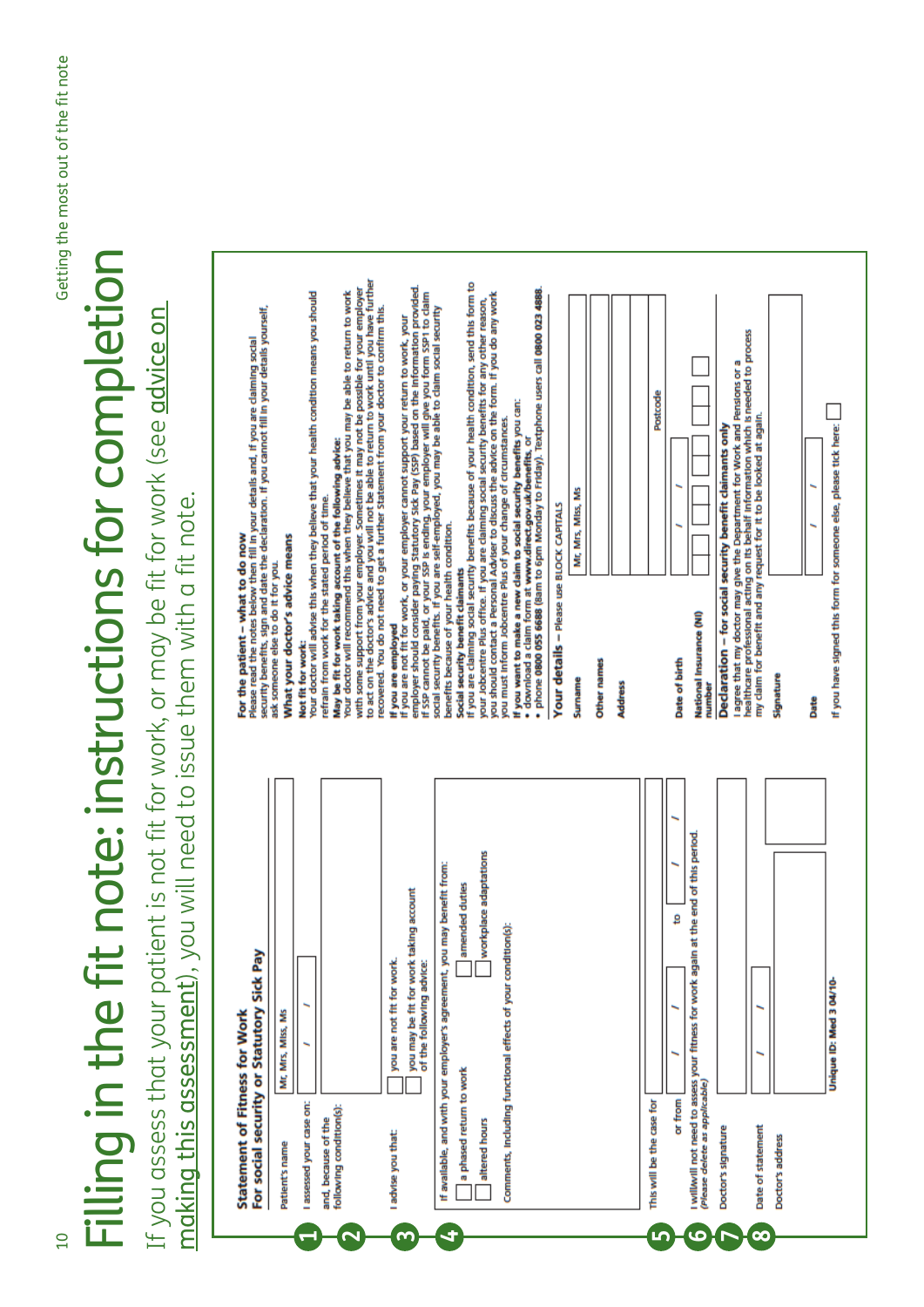## <span id="page-10-0"></span>Filling in the fit note

You can issue a fit note on the day that you assess your patient; or on any day afterwards.

#### **The fit note should be completed as follows:**

1 The date on which you assessed your patient.

This can be via:

- a face-to-face or telephone consultation; or
- consideration of a written report from another doctor or healthcare professional (for example, nurses, occupational therapists, physiotherapists).
- 2 Describe the condition(s) that affect your patient's fitness for work. Give as accurate a diagnosis as possible, unless you think a precise diagnosis will damage your patient's wellbeing or position with their employer.
- 3 Tick not fit for work **OR** may be fit for work taking account of the following advice [advice on making this assessment.](#page-6-0)
- 4 The comments box **must** be completed when you tick may be fit for work, and **may** be useful to complete when you have ticked not fit for work. See giving advice in the fit note for more information.
- 5 Indicate the period that your advice applies for. This may be the date that you expect your patient to have recovered by, or your judgement about an appropriate time to review their fitness for work even if they are unlikely to have fully recovered.

You can either:

- specify a period from the **date of the assessment** (as entered in box 1) e.g. this will be the case for two weeks; or
- specify a **particular start and end date.** e.g. this will be the case from 5 May to 19 May.

 In the first six months of a patient's condition, a fit note can cover a maximum of three months. If a condition has lasted longer than six months, a fit note can be for any clinically appropriate period up to 'an indefinite period'.

 The dates are **inclusive**, (so a fit note dated from 2 April to 10 April will no longer apply from 11 April onwards).

- 6 **This section is mandatory** it gives your patient an indication about whether they can expect to be fit for work when the fit note expires, which helps them and their employer plan for the future. If you expect that your patient will be fit for work at the end of their fit note, indicate that you will not need to assess them again. If you don't expect them to be fit for work (or you aren't sure), indicate that you will need to assess them again.
- 7 Sign the fit note using ink. If you are using the [computer-generated fit note](#page-3-0), the statement date and address of your practice will be completed automatically by your IT software. If not, ensure that these sections are filled in.
- 8 Complete the date of statement. This is the date that you issue the fit note – which may not necessarily be the same as the assessment date in box 1.

**IMPORTANT: Your patient can go back to work at any point they feel able to, even if this is before their fit note expires. They do not need to come back to see you in order to do so, or get a new fit note. This is the case even if you have indicated that you need to assess them again.**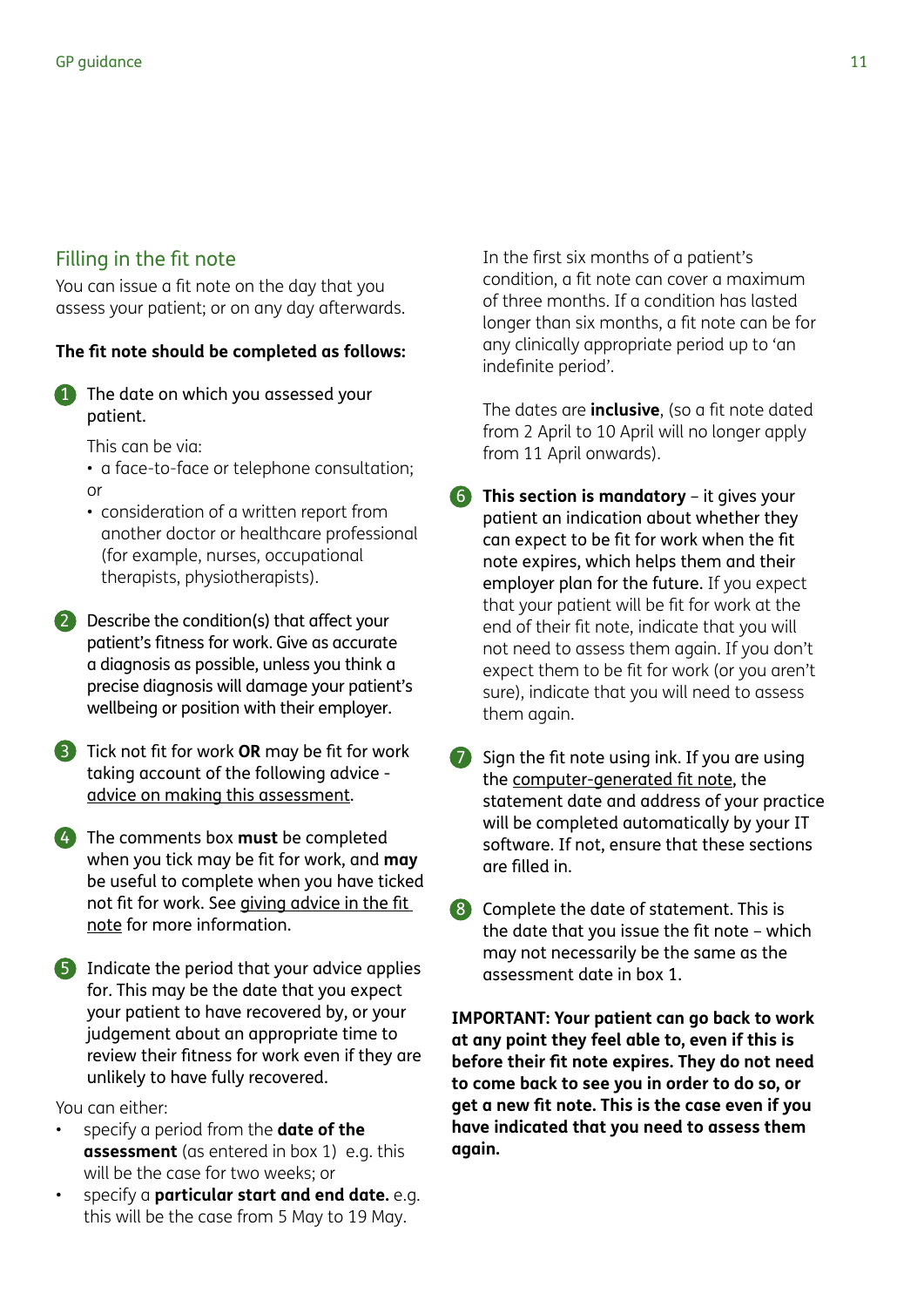# <span id="page-11-0"></span>Giving advice in the fit note – the comments box

The comments box **must** be completed when you have assessed your patient as may be fit for work, and can be useful to complete when you have assessed them as not fit for work.

You should use the free text section to give advice about the functional effects of your patient's health condition, and tick boxes to provide an overview of the factors your advice covers.

# The free text section

**The important information to include in this box is advice about the functional effects of your patient's condition on their fitness for work. Your patient and their employer should then discuss possible adaptations and changes to accommodate your advice.**

Your advice should focus on what your patient can do at work rather than their diagnosis and symptoms. It is helpful to give advice that is as practical as possible. See some examples in the checklist opposite.

You do not need to be an occupational health expert to provide this advice, and you do not need to refer to their current job. If you do have occupational health knowledge or information about your patient's job, you can describe possible adaptations if you think this would help. But remember not to be too prescriptive and inadvertently close off potential options for your patient and their employer to consider.

Otherwise, the only reference to your patient's current job should be if you feel that it may be affecting their health. In these cases, you should explain why this is the case, so that your patient's employer can try to address the issue. An occupational health assessment is often helpful in these cases.

#### **The checklist below may be useful when considering what to include in the comments box**

- Are there things your patient cannot do in terms of mobility, strength and fitness? e.g. 'avoid kneeling and squatting / cannot lift heavy objects'
- Are there types of activities that should be avoided or altered? e.g. 'removal of tasks which cause emotional distress / avoid driving'
- How long is this likely to be the case, or will it be permanent? e.g. 'condition expected to improve within two months'
- Will medical appointments be needed during working hours? e.g. 'will need to attend physiotherapy for one hour twice a week'
- Are there features of the workplace which may impact the patient's condition? e.g. 'their chair may be aggravating their back condition'
- Could they benefit from an **occupational** [health assessment](#page-21-0)?
- Is there return-to-work quidance available from Royal Colleges or other groups on your patient's specific condition or operation?

"I don't put anything about the job that the patient does. I just put 'back pain means they can't lift heavy objects' or something like that." (GP)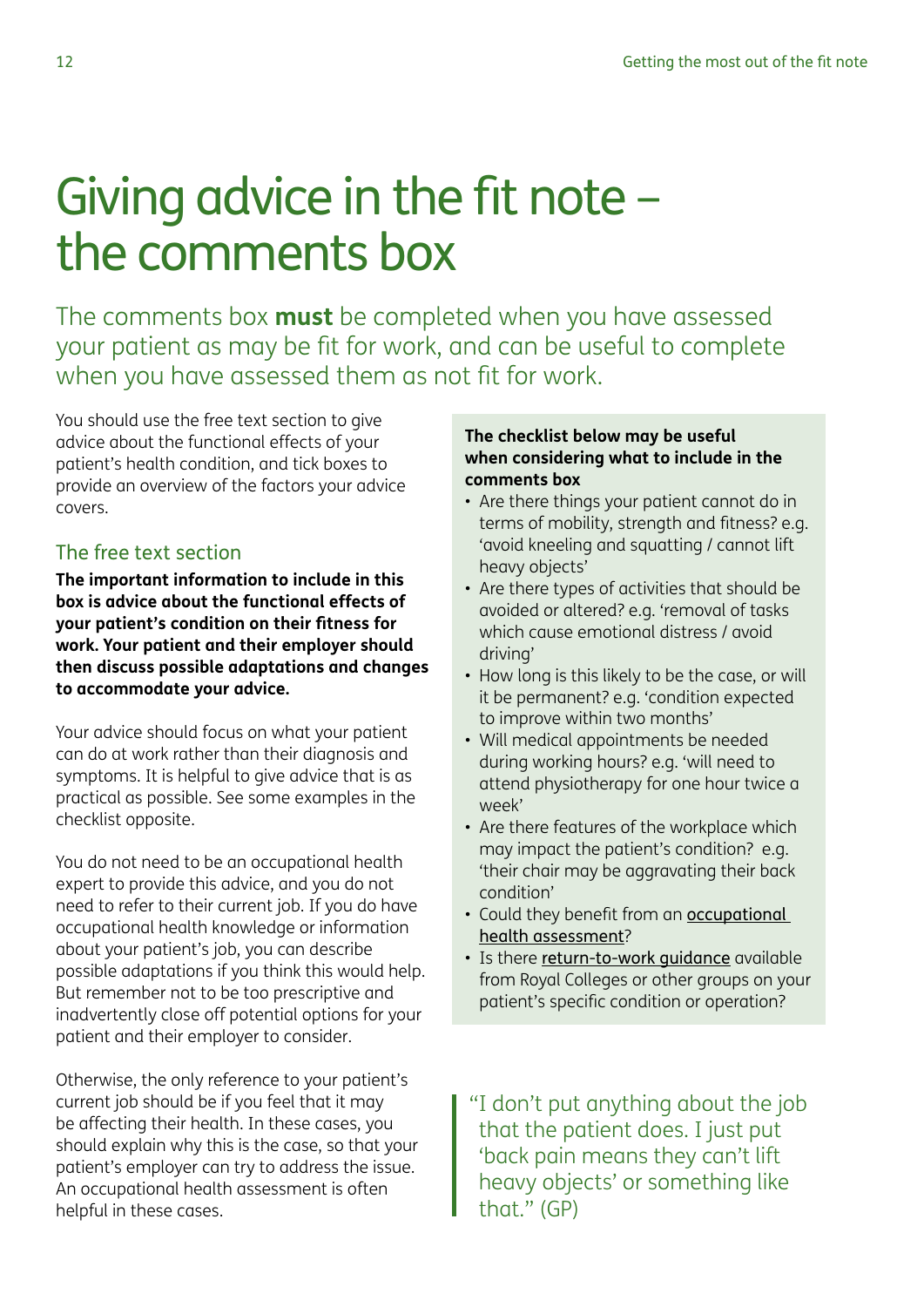Your liability for the advice you provide goes no further than your responsibility to carry out a suitable clinical assessment of your patient's health condition. Your patient's employer is responsible for undertaking a suitable risk assessment to accommodate your clinical judgment.

"It needs to be meaningful. I had a very good one which was clear that the employee could work mornings the first week and then afternoons, to get them used to working at different times after a lengthy period off work with depression. The doctor had been very good, they'd listed all this and that was incredibly helpful. But we've had cases where they just say 'on reduced hours'. (Employer)

#### The tick boxes

You should use the tick boxes to indicate the kind of general adaptations that might help your patient return to work. Tick whichever boxes relate to the functional effects of your patient's condition. These are not binding on your patient and their employer, but help to give them a broad idea about changes to discuss.

- **• A phased return to work:** a gradual increase in work duties or hours
- **• Altered hours:** changes to the times or duration of work
- **• Amended duties:** changing duties to take account of a condition
- **• Workplace adaptations:** changing aspects of the workplace

For example, if your advice is that somebody cannot use their right arm, this may impact on the tasks they can perform and they may need physical changes in the workplace, so you should tick 'amended duties' and 'workplace adaptations'.

If your advice is that somebody tires easily and so should not work for longer than three hours a day, this may affect their duties and also the times they can work, so you should tick 'amended duties' and 'altered hours'.

[The fit note in action](#page-13-0) section has examples of using the comments box to its full effect.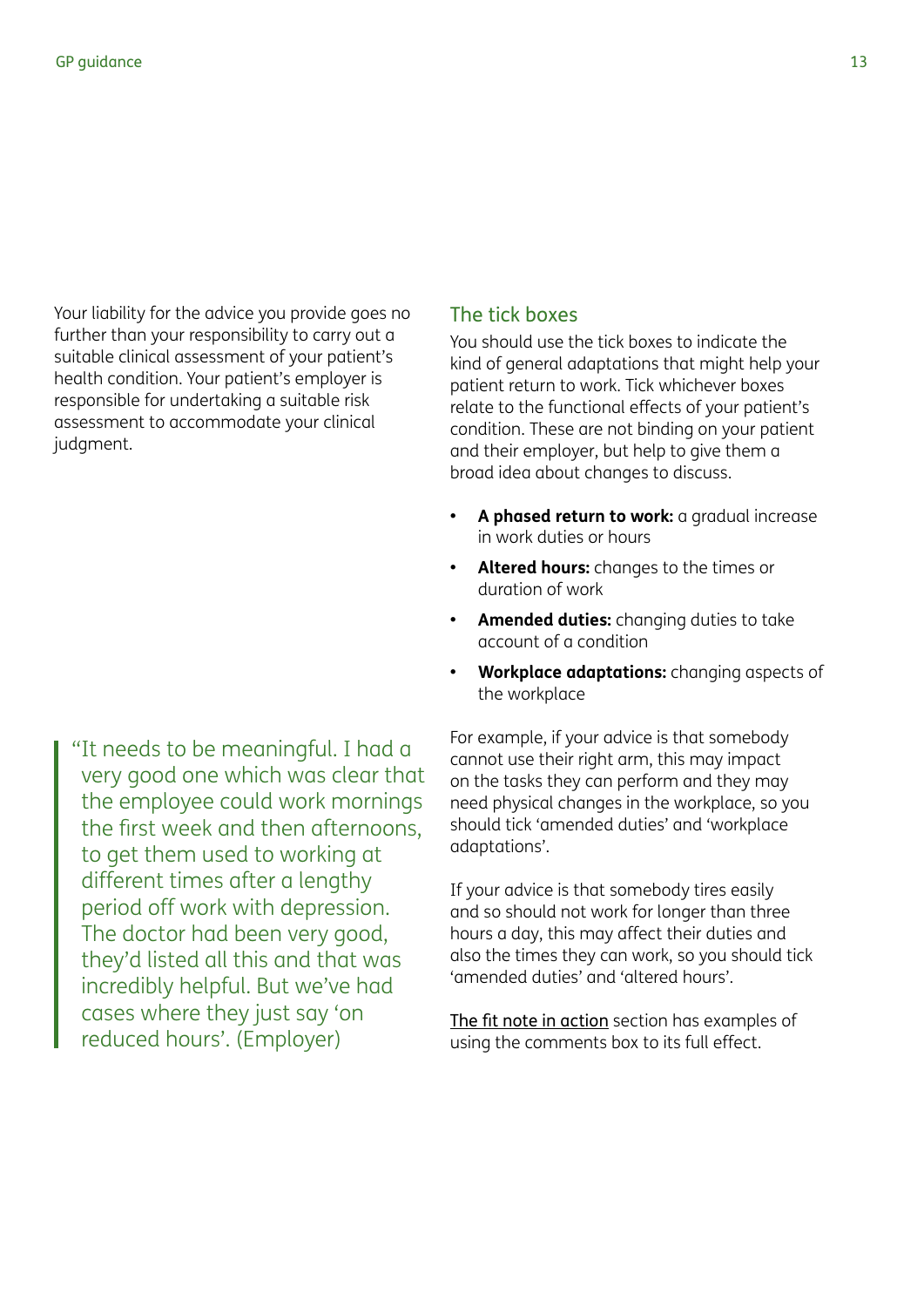# <span id="page-13-0"></span>How your patient will use their fit note

**If your patient is employed** and you have indicated that that they are not fit for work, they can use the fit note to claim sick pay. Your patient should keep their original fit note in case they go on to need it for benefit or other purposes (their employer may take a copy for their records).

**If your patient is employed** and you have indicated that they may be fit for work, they should discuss your advice with their employer to see if there are changes which could support them to return to work (for example changing their duties, adjusting work premises or providing special equipment).

You do not need to suggest any of these changes - your advice is purely on the impact of your patient's health condition and it is up to your patient and their employer to discuss ways to accommodate it.

If their employer cannot make any changes to accommodate your advice, the fit note is treated as if it stated that your patient was not fit for work. Your patient should not return to you for a new fit note stating this because they do not need one.

"I think we're seeing a cultural change in terms of line managers talking to their staff about return to work. The fit note helps by giving them something to base these discussions on, and feel more confident about having them." (Employer)

**If your patient is out of work,** they can use a fit note to support a claim for health-related benefits or to show that they have been unable to fulfil certain benefit requirements.

They can also use it in any discussions with prospective employers about supporting a health condition.

The fit note in action shows how patients can use the fit note in a variety of different situations.

There is more information about the role of employers and the benefits system in [additional questions](#page-17-0), and specific guidance on the fit note for patients and employers at [www.dwp.gov.uk/fitnote](http://www.dwp.gov.uk/fitnote).

There is detailed guidance on the benefit system for GPs available at [www.dwp.gov.uk/docs/](http://www.dwp.gov.uk/docs/gp-benefit-guide.pdf) [gp-benefit-guide.pdf](http://www.dwp.gov.uk/docs/gp-benefit-guide.pdf). Information for patients about benefits is available on the back of the fit note, or at [www.gov.uk/browse/benefits](http://www.gov.uk/browse/benefits).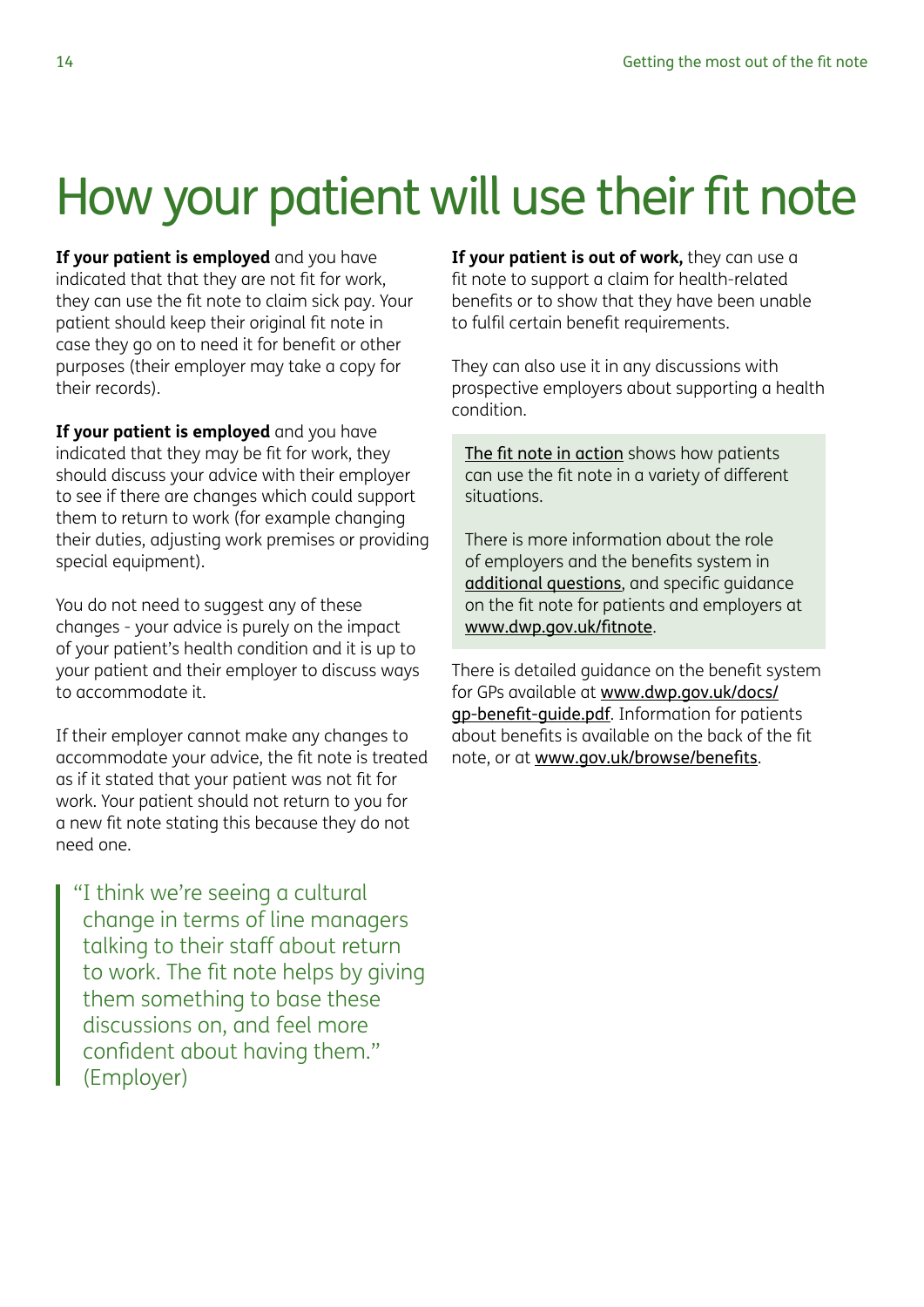# <span id="page-14-0"></span>The fit note in action – case studies

These case studies show how you can use the fit note to help patients in a number of situations.

## **Case study one**

#### An employer makes changes based on your advice

Amir works for a publisher and has relatively mild cystic fibrosis. He visits you complaining of a sore throat and runny nose. You diagnose the common cold and having consulted his treatment plan, take a throat swab and prescribe antibiotics. You then move the discussion to work issues.

Amir expects to be signed off work as he has been on other occasions, and says he is looking forward to some 'down time' because he's ill and will be spending time and energy on physiotherapy.

You explain that he does not need to be 100% 'well' to do some work, and that it will not damage his health - it may actually help his recovery by providing a routine and keeping him focussed on getting better. Keeping in touch with the office and doing some work will also make his eventual transition back to full time work easier.

You and Amir discuss how his health affects his fitness for work, and agree that he can still perform non-physical tasks. His cystic fibrosis means he is at higher risk of secondary bacterial infection - it is the middle of winter, his commute is very crowded and he often has to wait in the cold. He is worried about becoming very ill with a chest infection as he was last year after a cold.

You state on the fit note that Amir may be fit for work and write 'cannot come into the office as he is at risk of infection, but can work from home. Should avoid strenuous physical tasks as he will tire more easily'. You do not discuss which tasks he should do from home - these are

discussions for Amir and his employer to have. You tick 'workplace adjustments'.

You set the duration of the fit note to ten days. Because you think that his employer can expect him to return to his previous function after this time, you indicate that you do not need to see him again once the fit note has expired.

Amir calls his employer, and discusses your advice with them. His employer agrees that they will email him some work to do and he should work from home for the next ten days. He is not recorded as being on sick leave and so keeps his full pay and stays in touch with work.

After ten days, Amir's swab was negative; he has not developed any symptoms of a secondary bacterial infection and has recovered from his cold. He goes back to work without coming back to see you.

#### **Case study two** An employer can't make changes

Alice works for a supermarket and visits you complaining of panic attacks. You diagnose anxiety disorder and refer her to a local talking therapy service.

When you raise the issue of work, Alice says she is too distressed to work. She thinks that her job is causing her panic attacks and does not see how she can go back.

You reassure Alice that you won't recommend anything that will make her health worse. However you also explain that working is important for her self esteem, financial independence and mental health – as a way of providing a routine, social interaction and keeping mentally active.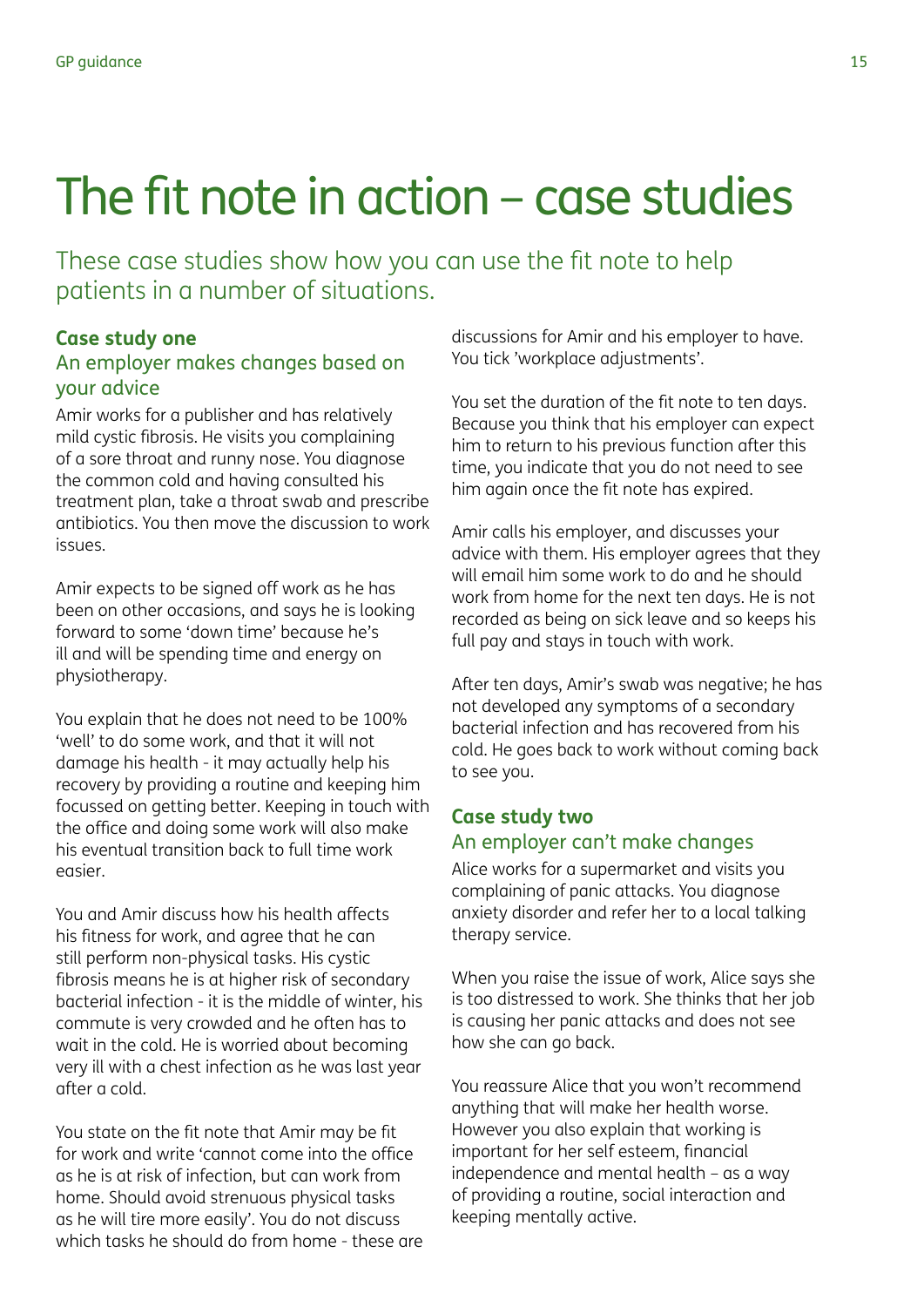<span id="page-15-0"></span>You discuss her work and agree that certain tasks may be contributing to her condition and that she should avoid these for now. You remind her that there are still other things that she can do – for example, physical tasks or back-room duties. This helps Alice feel more positive.

On her fit note, you state that Alice may be fit for work and write 'can perform physical tasks, but she gets anxious when faced with demanding situations and should not be left alone in them'. You tick 'amended duties'.

You enter a duration of one month, because by then Alice will have started treatment and her fitness for work may have changed. You indicate that you will need to see Alice again when her fit note expires, which tells her employer that she may not necessarily be ready to resume full duties by then. You explain to Alice that if she does feel ready, she can resume full duties at the end of the fit note (or any time) without seeing you again.

Alice discusses your advice with her employer, explaining that she finds dealing with customers to be an example of a 'demanding situation'. Her employer is unable to move her to a role that doesn't involve dealing with customers, and so her fit note is treated as if it said that she is not fit for work and she goes onto sickness absence for a month.

Alice is taught coping techniques for her anxiety and after a month, you discuss her fitness for work again. She is more confident about dealing with the public but you agree that she should reintroduce herself gradually to work. You issue a new fit note recommending a phased return to work and workplace adjustments. You state that she can now face demanding situations again, but that she should avoid peak times when the store is busiest for the next two weeks.

You are confident that Alice's employer can expect her to be fully fit for work after two weeks, so you indicate that you don't need to see her at the end of this fit note. Alice's employer schedules her on quieter shifts for the next two weeks. By keeping in touch with her employer while she was off, she did not feel too 'out of the picture', and by returning to work she has helped safeguard her longer-term mental and physical health.

#### **Case study three** Someone who is out of work

John is out of work and visits you with a recent exacerbation of multiple sclerosis (MS). His records indicate that his MS occasionally relapses, with periods of good health in between. He is keen to find a job and asks about work during the consultation. He seems despondent about his recent flare-up as he thinks it means he won't be able to find a new job until he is better.

You explain to John that although his flare-up means he won't be able to perform certain tasks while it lasts, he may well be able to perform others.

You find that John has reduced power in his left arm and Romberg's sign is positive. You also use your own knowledge of MS and the side-effects of his medication to assess his general fitness for work.

You indicate on John's fit note that he may be fit for work. Your advice reads 'Mild left arm weakness but this is not his dominant arm. Should not do heavy lifting, and needs a workstation assessment if working at a desk. Can still perform all other physical tasks and his mental capabilities are unaffected by his health condition'. You tick 'amended duties' and 'workplace adjustments'. You set the duration of his fit note to three months.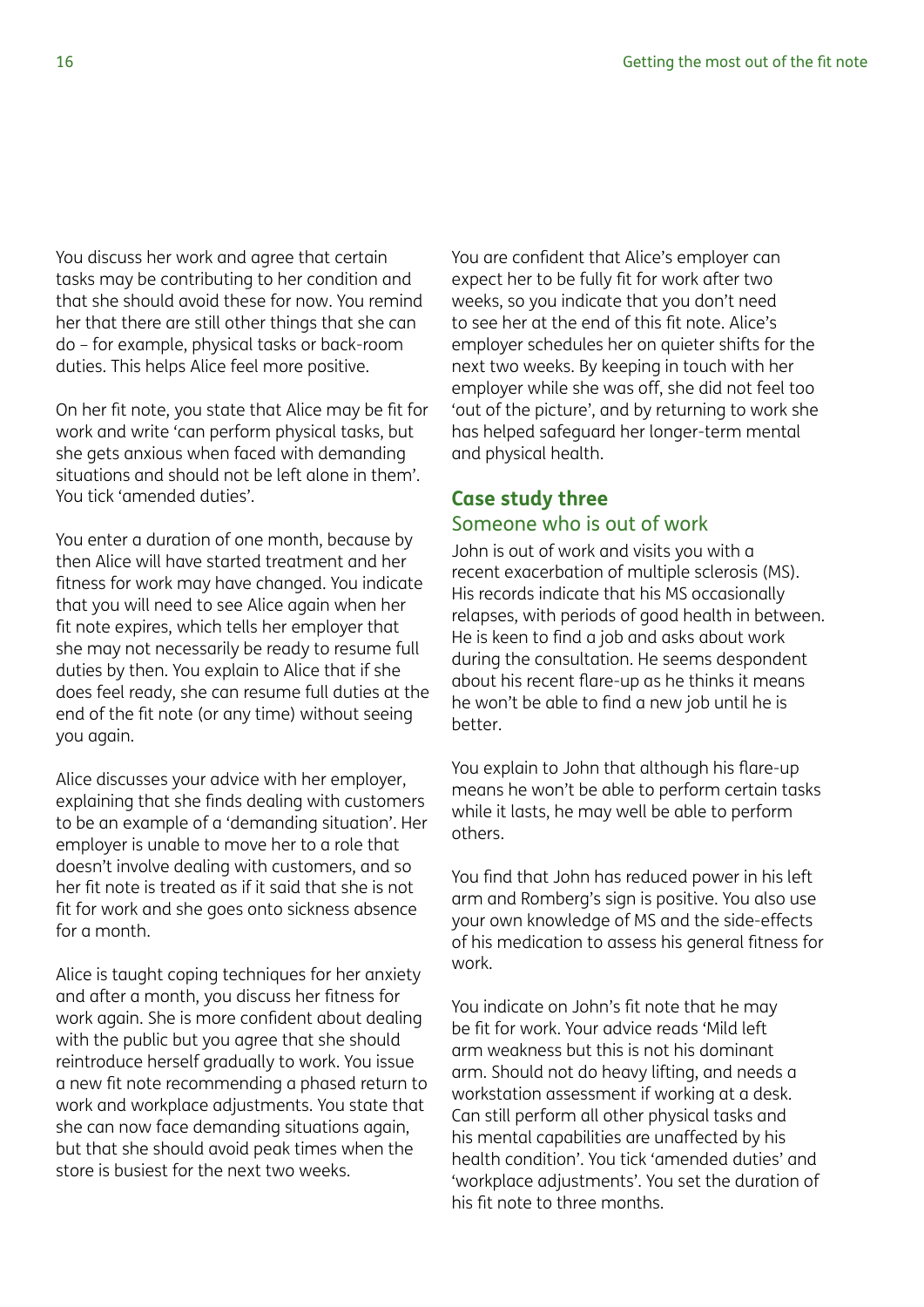You explain to John that you will leave it to him to come back and see you if his condition worsens, and indicate that you will not need to see him again after his fit note expires.

John is offered a job as a data analyst the following week. After the job offer has been made, his employer asks John about any health conditions he has and he passes on the advice in his fit note. His employer uses it to provide John with a tailored workstation and keyboard.

# **Case study four**

# A delivery driver who can't drive

Chris is a delivery driver for a major logistics firm. He has just had laser eye surgery and his postop instructions include advice that he should not to drive for two weeks. He comes to see you expecting to be signed off from work.

You explain to Chris that, although he can't do his driving role, your advice on his fit note is about his general fitness for work. You explain that this means he and his employer can discuss whether he could do something else. You explain that if there isn't another role for him, they can treat the note as a not fit for work note.

You use the comments box to write 'Dry eyes, may experience temporary blurring of vision. Should not drive for two weeks. Can still perform other reasonable physical tasks. Mental function unaffected. If he uses a VDU he should take regular short breaks as per standard guidance'. You tick 'amended duties'.

You state that you will not need to see Chris again at the end of the period because you expect him to be back to normal after this time.

Chris and his employer discuss your advice. Although Chris should not drive, his knowledge of the company and its operations means they decide to use him in a back office role for the two weeks.

Chris therefore retains his full pay, and keeps in the routine of working. After two weeks he goes back to work as normal without coming back to see you.

#### **Case study five** Someone who is not fit for work

David works for an accountant, and comes to see you with his wife. His sleep has been poor for a month or two and he has been feeling hopeless and miserable. You prescribed an antidepressant for him and referred him to the practice counsellor when he attended two weeks ago. For the last week he has been unable to sleep, lacks motivation and has not been into work.

This morning he disclosed to his wife that he is thinking about committing suicide and has a detailed plan of how he is going to do this. You assess that he is a risk to himself. He refuses to go to A&E for an assessment so you arrange an emergency psychiatric assessment at his home and hand over his care to the emergency psychiatric team.

He is unfit for work. You indicate on his fit note that he is not fit for work due to depression and complete a fit note for four weeks.

#### **Case study six** Relationship issues at work

Timi comes to see you, complaining that she does not get on with her manager, she is feeling very stressed and asks to be signed off work. During the consultation you determine that although her situation is upsetting her, she does not have a mental illness and she is fit for work.

You explain to Timi that you can see that she is being affected by her situation at work. However because she does not have a health condition, you cannot issue her with a fit note.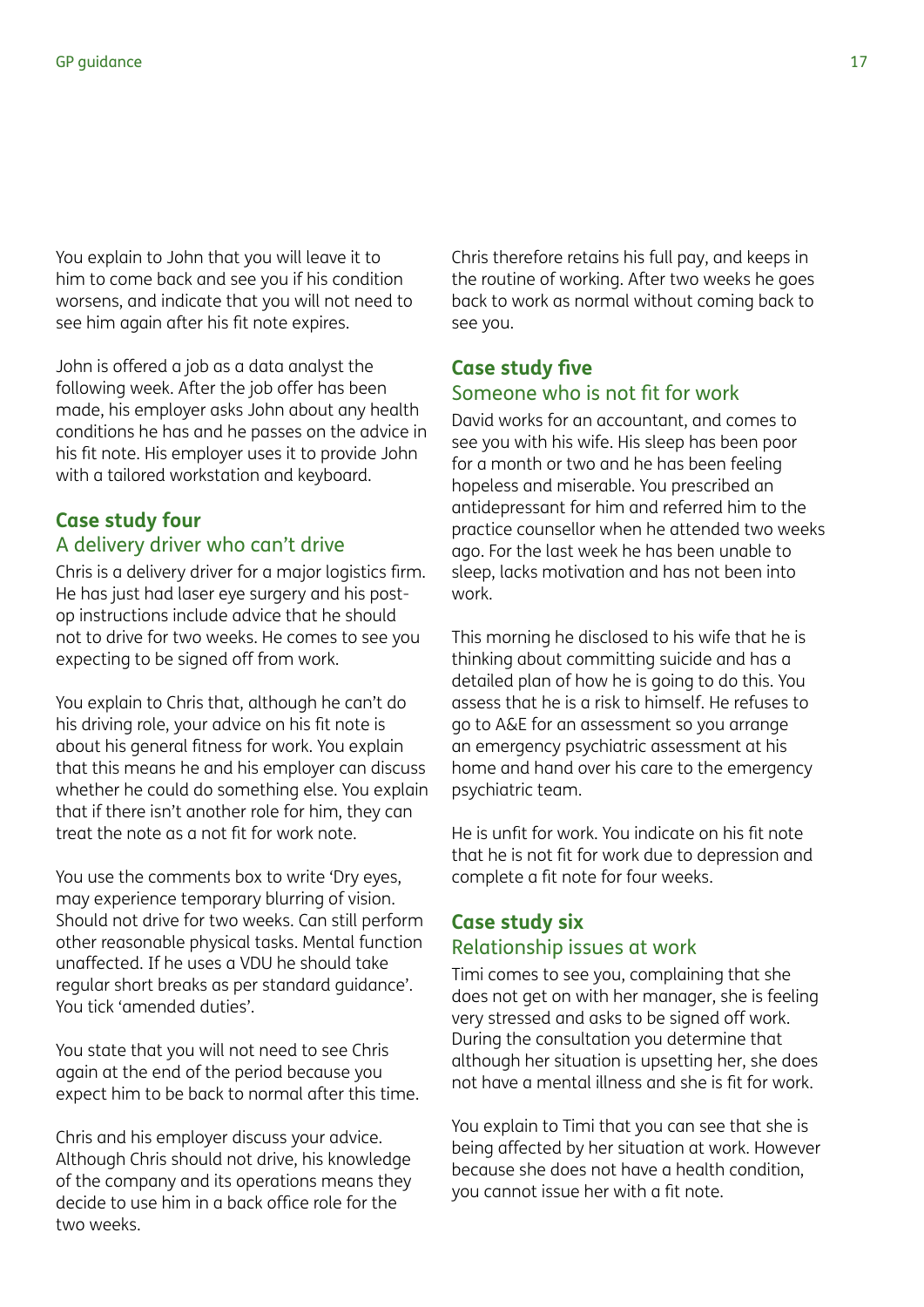<span id="page-17-0"></span>Timi initially reacts badly, and tells you that her manager has been really horrible to her and she is finding it difficult to cope.

You agree that although this may well be the case, the situation is not making Timi ill. You reassure her that if it was, you would issue her with a fit note and that you are acting with her health interests in mind. You explain that this is not a medical problem but a management issue. Going off sick will not resolve the problem, nor help her find another job if that is what she decides to do.

You discuss whether she can talk to someone at work to help her resolve her problems with the manager or if there are other resources she can use – for example speaking to HR, contacting a trade union rep or speaking to Acas.

Timi decides to approach another colleague at work for advice tomorrow, and to check the internet and Acas for help on managing conflicts at work tonight. You ask Timi to come and see you again if she carries on feeling stressed.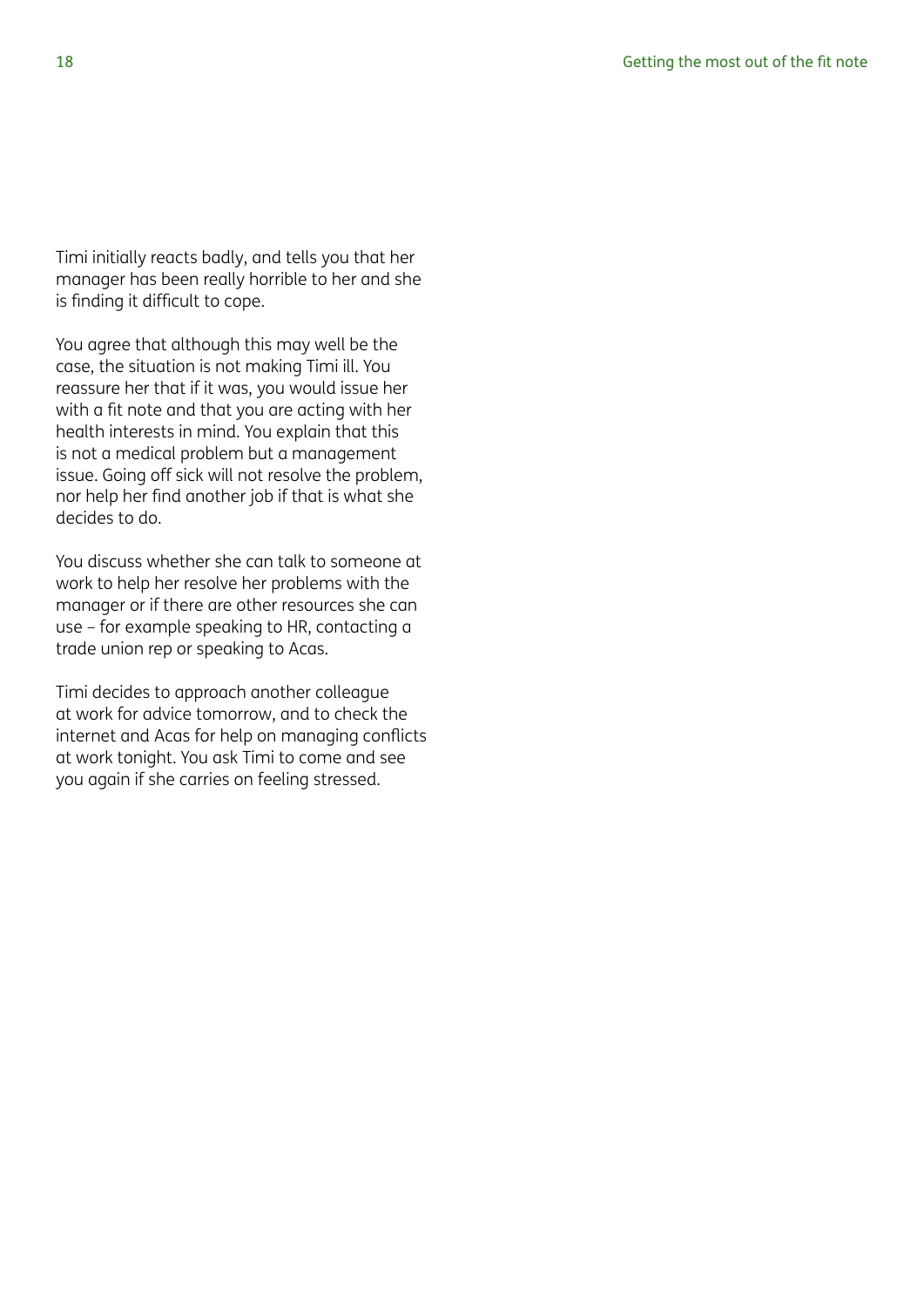# <span id="page-18-0"></span>Additional questions

## General

#### **What if I am asked for a fit note saying someone is fit for work?**

People do not need to be signed back to work and there is no option on the fit note to do this. When the fit note expires, your patient should return to work as normal. If they don't feel able to, they should make a new appointment to see you.

For a small number of jobs there are existing procedures for stating someone is fit for work (e.g. the DVLA Form D4 for LGV/PCV drivers). If this is the case, your patient's employer will contact you about this.

Otherwise, if your patient or their employer requests that your patient is formally signed off as fit for work, they need to make a private arrangement with a GP or occupational health specialist.

#### **Can I back-date a fit note?**

Yes - in certain situations, parts of the fit note may need to include dates which are earlier than the date of the statement.

If you are issuing a fit note based on an assessment conducted at an earlier date, you should enter the date of this earlier assessment in the date of assessment field.

If your patient's condition has affected their function for some time without a previous fit note being issued, you must enter an estimated date that their function was affected from in the this will be the case from field.

#### **Can I issue a fit note with a future start date?**

No. The date of statement must always be the date that you issue the fit note.

#### **My patient has two jobs, should I issue two fit notes?**

No, only one fit note should be issued per assessment.

Your patient should show their fit note to each employer and keep hold of the original. The employer can take a copy for their own records if needed. A duplicate (clearly marked 'duplicate') should only be issued by you if the original has been lost.

If you use [computer-generated fit notes](#page-3-0), other staff in your practice can quickly and easily print out duplicate fit notes and thereby save you time.

#### **What if my patient fears job loss, stigma or discrimination if I reveal their health condition (or its effect on their work functioning) on their fit note?**

If you feel that revealing a particular diagnosis or limitation would harm your patient's wellbeing or compromise their position with their employer, you can enter a less precise diagnosis on the fit note.

#### **My patient has a personal or social problem and is asking for a fit note (for example caring for relatives). What should I do?**

You can issue fit notes only to cover your patient's own health condition. If a personal issue is causing them stress resulting in ill health, it may be appropriate to issue a fit note - this will depend on your clinical opinion.

So for example, if someone has suffered a bereavement and you assess that they are too distressed to work, it may be appropriate to write 'distress due to bereavement'. This should only be the case if your clinical judgement is that their fitness for work has been affected.

If this is not the case, you should explain to your patient that you cannot issue a fit note as they do not have a medical problem. See case study six for an example of this situation.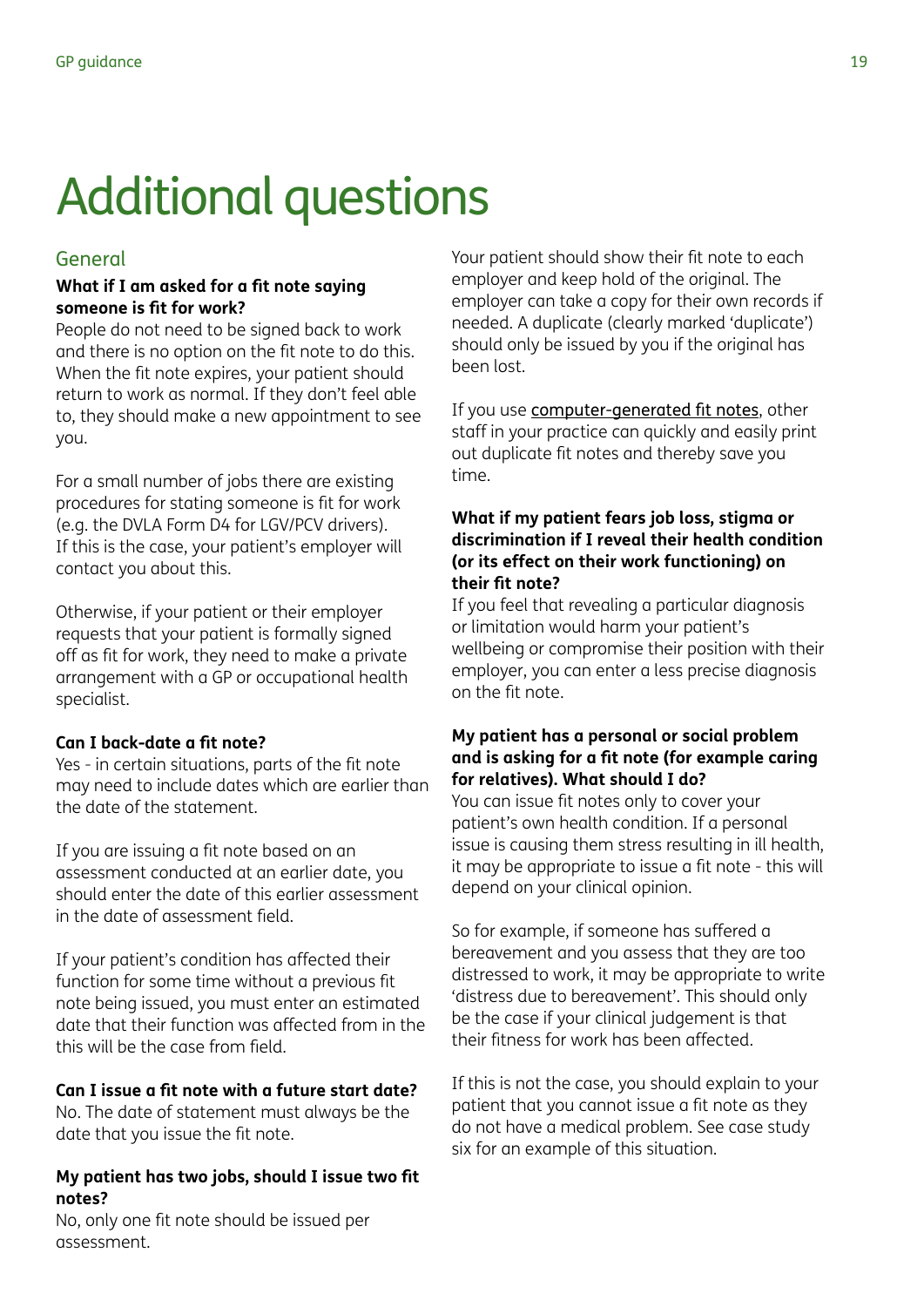Many employers offer special leave or compassionate leave in these circumstances, and your patient may be able to discuss the issue with their line manager, HR department or trade union. If they are unemployed, they should contact Jobcentre Plus.

Please see [further information](#page-20-0) for support available on a range of personal or social problems that people may be struggling with.

#### **What if my patient feels their health is being damaged by their work?**

If there are parts of your patient's job which you think may be affecting their health, you should explain these in the comments section of the fit note so that their employer is aware of them. In these cases, it may be helpful to recommend an occupational health assessment.

Remember that your assessment of your patient's fitness for work is not linked to their particular job, so if they are still able to perform some tasks you should assess them as may be fit for work and explain what their limitations are in the comments box.

#### **What should I do if my patient wants to change jobs due to their health condition?**

You are not expected to provide employment advice to your patient -Jobcentre Plus or local employment networks can help with this. In the meantime, you should use the fit note to help your patient to stay in work if appropriate.

#### **What other sources of help are there for people with health conditions to return to or look for work?**

There are a wide range of independent organisations that provide advice and support to help people stay in work or find a job. There are also further resources to help people with particular conditions or following surgical procedures – these are listed in [further](#page-21-0)  [information](#page-21-0).

If your patient is in work, they may be able to get help from their employer's occupational health department, trade unions or NHS occupational health specialists. An occupational health assessment can often help. If they are out of work, Jobcentre Plus can provide support and they should discuss this with their JCP adviser.

#### **Is there guidance for patients and employers on the fit note?**

Yes, there are guides available for patients, employers, hospital doctors and occupational health professionals at [www.dwp.gov.uk/fitnote](http://www.dwp.gov.uk/fitnote).

## The fit note and employers

#### **Is my assessment or advice binding on my patient's employer?**

No. Your assessment on whether your patient is not fit for work or may be fit for work (and any other advice in the fit note) is classed as advice.

It is for employers to determine whether or not to accept your advice. They may decide to seek alternative advice and give this preference to yours. If so, they should be able to demonstrate that the quality of this alternative advice was at least comparable to yours, should a dispute between employer and employee lead to an employment tribunal.

You are not expected to get involved in such disputes between your patient and their employer. If your patient has a grievance with their employer they need to pursue this through their own arrangements, but may wish to consider organisations like Acas. All employers have legal duties towards employees who meet the criteria of the 2010 Equality Act.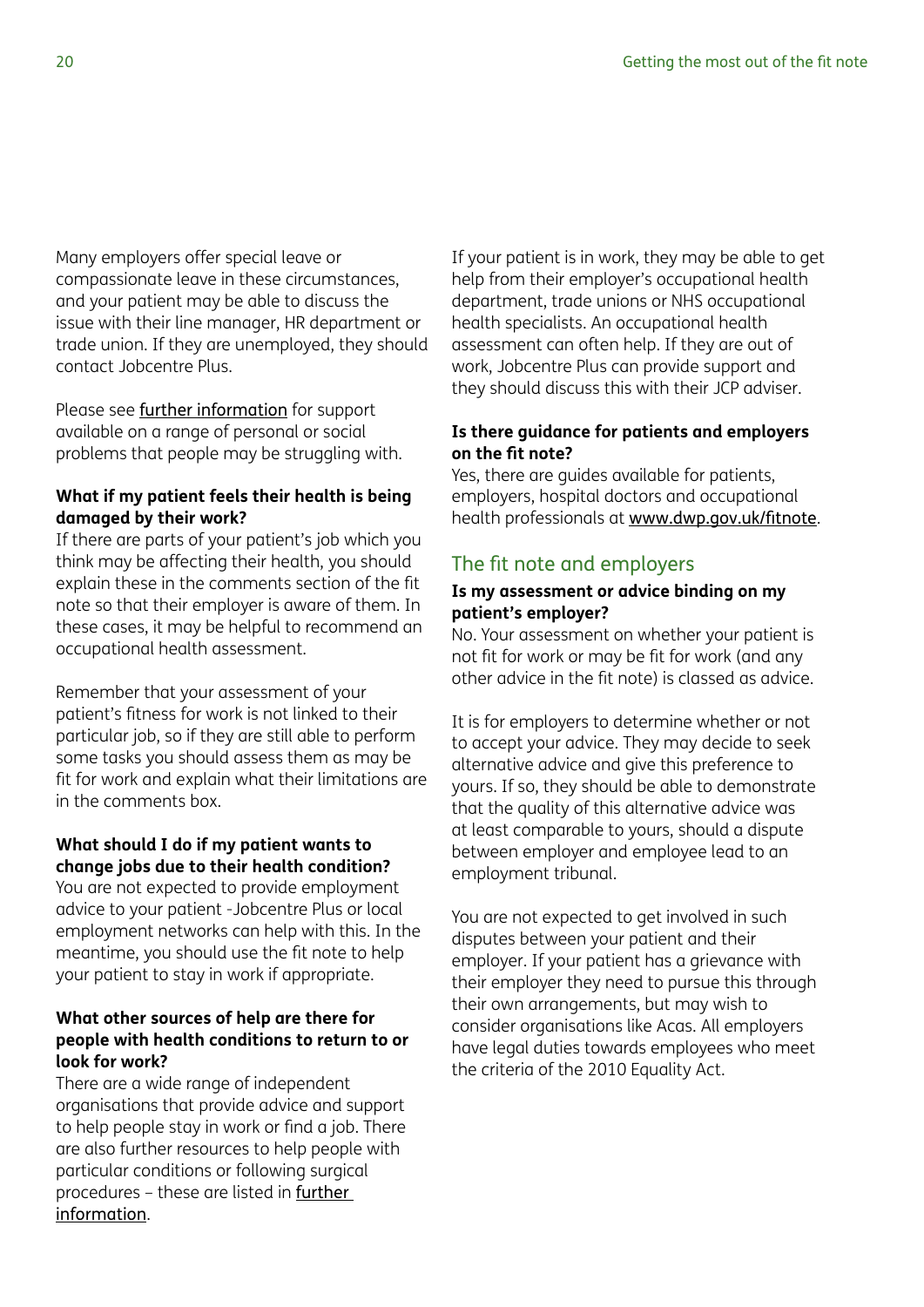#### <span id="page-20-0"></span>**How does the fit note affect Statutory Sick Pay (SSP)?**

The arrangements for SSP have not changed. If the fit note states that someone is not fit for work, or that they may be fit for work but the patient and their employer agree that they should remain off work, then they can still receive SSP.

If your patient is in doubt about their rights to SSP, they can seek advice from their trade union or an advice centre. You can find detailed information about SSP online at: [www.direct.gov.uk](http://www.direct.gov.uk).

#### **Do I have to confirm to an employer that I have issued a fit note?**

You should not provide medical information to your patient's employer without your patient's consent. If an employer contacts you asking if a fit note is genuine, you may choose to check the fit note serial number and confirm to the employer that you have issued it – this does not reveal any medical information, but will confirm that the fit note has been issued.

The BMA has issued helpful guidelines on disclosing patient information: [bma.org.uk/](http://bma.org.uk/practical-support-at-work/ethics/confidentiality-and-health-records) [practical-support-at-work/ethics/confidentiality](http://bma.org.uk/practical-support-at-work/ethics/confidentiality-and-health-records)[and-health-records](http://bma.org.uk/practical-support-at-work/ethics/confidentiality-and-health-records).

## The fit note and being out of work / claiming benefits

#### **Do I use the fit note differently if my patient is claiming benefits?**

No. Your assessment should still be based on your clinical judgement about the functional effects of your patient's health condition, and you should issue a fit note only if your patient has a health condition which impacts on their general fitness for work.

#### **How does the fit note apply to people who are out of work?**

People who are out of work may ask you for a fit note for a number of reasons. There is detailed guidance for GPs about the benefit system at [www.dwp.gov.uk/docs/gp-benefit-guide.pdf](http://www.dwp.gov.uk/docs/gp-benefit-guide.pdf).

Information for patients about benefits is on the back of the fit note and available in more detail at [www.gov.uk/browse/benefits](http://www.gov.uk/browse/benefits).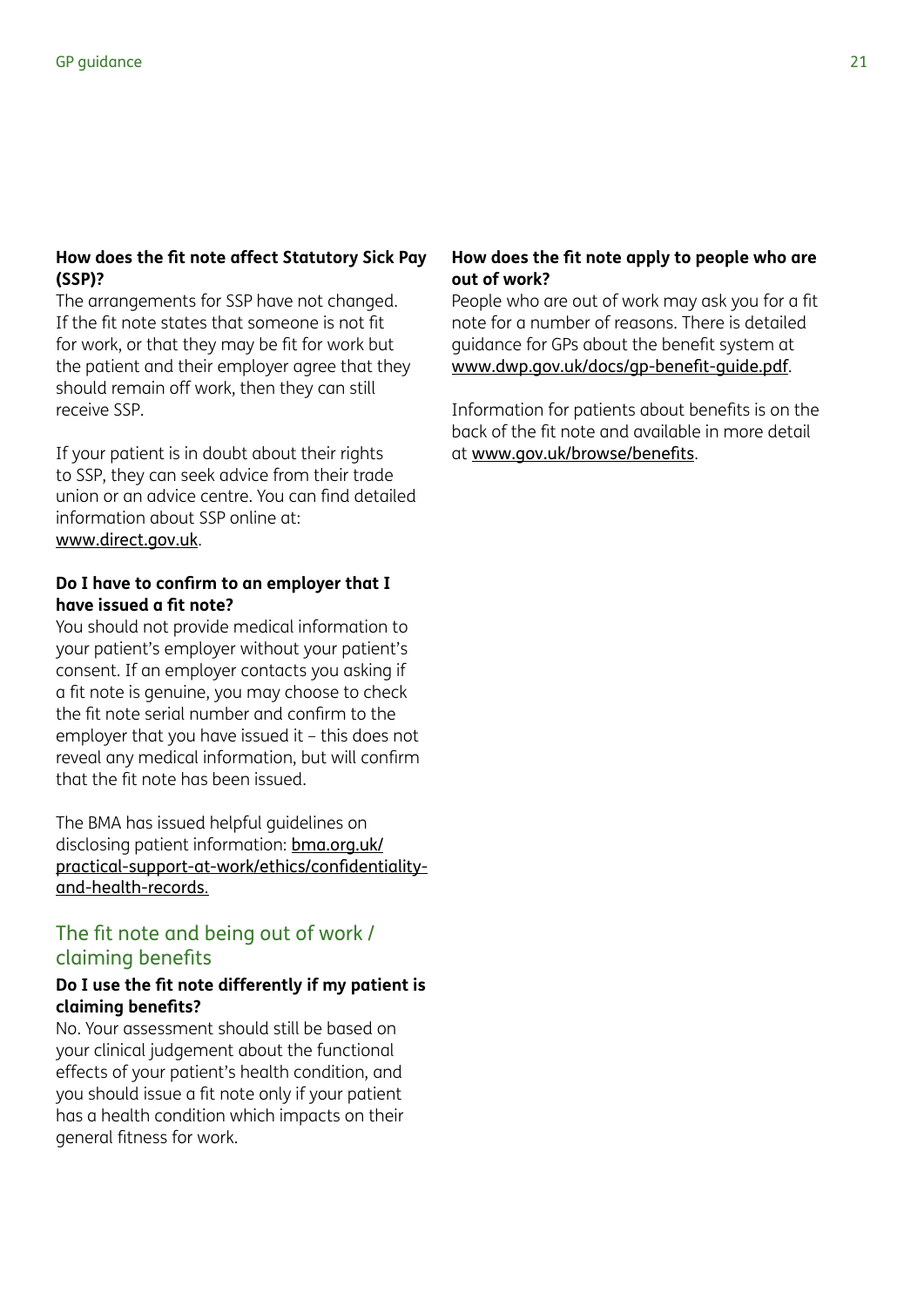# <span id="page-21-0"></span>Further information

# Guidance for patients, employers and hospital doctors

There are guides for patients, employers and line managers, hospital doctors and occupational health professionals at [www.dwp.gov.uk/fitnote](http://www.dwp.gov.uk/fitnote).

The patient guide makes clear what patients can expect from their doctor – for example they should not expect doctors to issue a fit note that says not fit for work if they are fit for some work.

The employers and line managers guide explains how they should use the advice in a fit note – and that if they can't accommodate this advice, the fit note should be treated as if it stated that the patient was not fit for work.

The hospital doctors guide reminds them of their responsibilities to issue fit notes for patients under their care.

## Support for patients with personal or social problems

Fit notes can only be issued for medical problems. If your patient is dealing with a problem that is not making them ill, they should not be issued with a fit note. However there are resources available to help people with a range of other issues, which you may wish to refer patients to. For example:

| Issues at work | Acas: www.acas.org.uk          |
|----------------|--------------------------------|
|                | or 0845 474747                 |
| Carers         | www.nhs.uk/carersdirect/Pages/ |
|                | CarersDirectHome.aspx          |
|                | www.carers.org                 |
| Debt issues    | www.adviceguide.org.uk/        |
|                | england/debt e.htm             |
|                | www.nationaldebtline.co.uk     |
| Careers Advice | www.nationalcareersservice.    |
|                | direct.gov.uk/advice/Pages/    |
|                | <u>default.aspx</u>            |
| Relationships  | www.relate.org.uk/home/index.  |
|                | html                           |
| Benefit advice | www.gov.uk/browse/benefits     |

# Resources for healthcare professionals on health and work issues

DWP has a dedicated healthcare professionals site with information and guidance on health and work. [www.dwp.gov.uk/healthcare](http://www.dwp.gov.uk/healthcare-professional)[professional](http://www.dwp.gov.uk/healthcare-professional). Telephone advice to clinicians on medical matters relating to certification, report completion and benefits is available. You can find your local service at [www.dwp.gov.](http://www.dwp.gov.uk/healthcare-professional/guidance/atos-healthcare) [uk/healthcare-professional/guidance/atos](http://www.dwp.gov.uk/healthcare-professional/guidance/atos-healthcare)[healthcare](http://www.dwp.gov.uk/healthcare-professional/guidance/atos-healthcare). This service is for doctors only and should not be provided to patients / employers.

**Advising Patients about Work** describes an evidence-based approach to take when discussing work and health with patients. [www.dwp.gov.uk/docs/hwwb-health-work-gp](http://www.dwp.gov.uk/docs/hwwb-health-work-gp-leaflet.pdf)[leaflet.pdf](http://www.dwp.gov.uk/docs/hwwb-health-work-gp-leaflet.pdf).

**Healthy Working UK** gives healthcare professionals information, guidance and training on health and work. It includes fit note guides, details of occupational health advice services, e-learning modules, a decision-making app for smartphones and other training. [www.healthyworkinguk.co.uk/home](http://www.healthyworkinguk.co.uk/home).

**Managing sickness absence and return to work** gives advice to employers and managers about supporting people while on sickness absence and helping them to return to work: [www.hse.gov.uk/pubns/priced/hsg249.pdf](http://www.hse.gov.uk/pubns/priced/hsg249.pdf).

The **RCGP work and health training programme**, delivered through a series of half day workshops, helps GPs manage work and health issues in their patient population. [www.rcgp.org.uk/courses-and-events/health](http://www.rcgp.org.uk/courses-and-events/health-and-work-in-general-practice-events.aspx)[and-work-in-general-practice-events.aspx](http://www.rcgp.org.uk/courses-and-events/health-and-work-in-general-practice-events.aspx).

**Work Life** provides information to employers, employees and healthcare professionals on helping people with long-term health conditions to stay in or return to work. [www.yourworkhealth.com](http://www.yourworkhealth.com).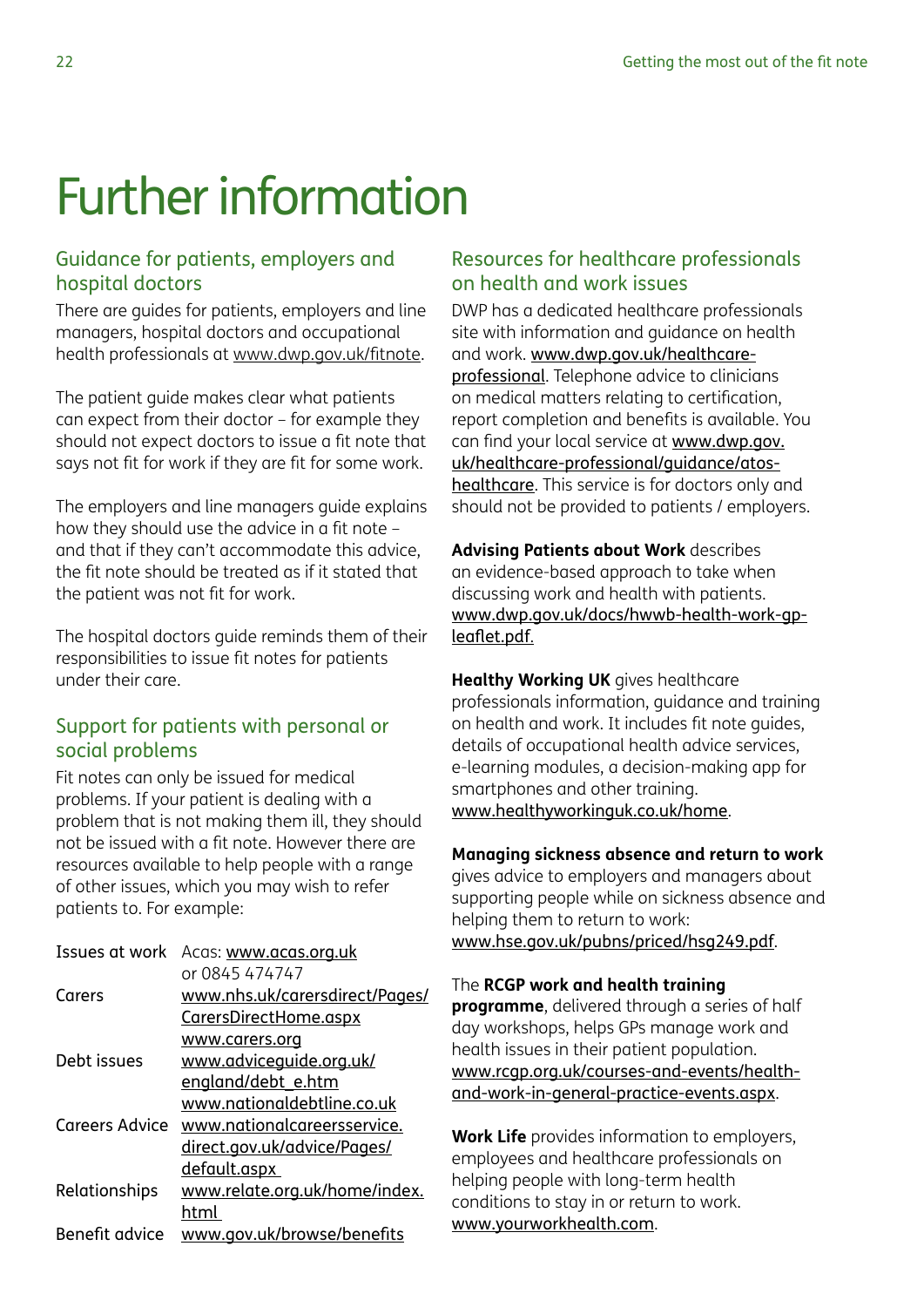**Work Matters** is an online learning resource for the occupational therapy workforce on vocational rehabilitation, including students, support workers, and qualified occupational therapists. [www.workmatters.org.uk](http://www.workmatters.org.uk).

**Occupational Health Advice Service** – Free professional occupational health support for individual patient cases or about occupational health in general. Contact numbers are: England [www.health4work.nhs.uk](http://www.health4work.nhs.uk)

| <b>LUQUULU</b> | WWW.IIEUILIHWOIK.IIIIS.UK   |
|----------------|-----------------------------|
| Scotland       | 0800 019 22 11              |
|                | www.healthyworkinglives.com |
| Wales          | 0800 107 0900               |
|                | www.healthyworkingwales.com |

## Details of occupational health providers

Occupational health support can be very helpful in complex cases and when work may be affecting your patient's health. Occupational health services are sometimes provided by NHS or local authority services. To find details of providers in your area, contact:

- Commercial Occupational Health Provider Association [www.cohpa.co.uk](http://www.cohpa.co.uk)
- NHS Health at Work [www.nhshealthatwork.co.uk/support-for](http://www.nhshealthatwork.co.uk/support-for-business.asp)[business.asp](http://www.nhshealthatwork.co.uk/support-for-business.asp)
- Society of Occupational Medicine [www.som.org.uk](http://www.som.org.uk)
- Safe Effective Quality Occupational Health Service (list of approved occupational health providers) [http://www.seqohs.org](http://http://www.seqohs.org)

#### Return to work support

**Access to Work** provides practical and financial support to people with a physical or mental health condition or disability to help them start work or keep a job. This can include paying towards aids or equipment; support workers; communication support at interviews; support services or travel to and in work. [www.gov.uk/](http://www.gov.uk/access-to-work/overview) [access-to-work/overview](http://www.gov.uk/access-to-work/overview).

**Disability Employment Advisers** are based in Jobcentres, and work with claimants facing complex employment situations because of a disability or health condition. They can act as an advocate with prospective employers if necessary, aiming to identify work solutions that will overcome or minimise any difficulties related to an individual's disability in the work place.

**Jobcentre Plus** provides services that support people of working age from welfare into work, and helps employers to fill their vacancies. You can find your local Jobcentre at [http://los.direct.](http://los.direct.gov.uk/default.aspx) [gov.uk/default.aspx](http://los.direct.gov.uk/default.aspx).

**Work Choice** is a specialist disability employment programme that provides tailored support to help disabled people who face the most complex barriers to employment <https://www.gov.uk/work-choice>.

## Guidance and support for specific conditions

**Get Well Soon** – Royal College of Surgeons of England provides practical tips and advice about getting back to work after common surgical procedures: [www.rcseng.ac.uk/patients/get](http://www.rcseng.ac.uk/patients/get-well-soon)[well-soon](http://www.rcseng.ac.uk/patients/get-well-soon).

**Return to Fitness: Recovering Well – Royal College of Obstetricians and Gynaecologists** provides advice on recovery, including return to work, following gynaecological surgery: [www.rcog.org.uk/recovering-well/](http://www.rcog.org.uk/recovering-well/).

**Work and Mental Health – Royal College of Psychiatrists** provides advice about returning to work after mental ill health for employees, employers, clinicians and carers: [www.rcpsych.](http://www.rcpsych.ac.uk/workandmentalhealth) [ac.uk/workandmentalhealth](http://www.rcpsych.ac.uk/workandmentalhealth).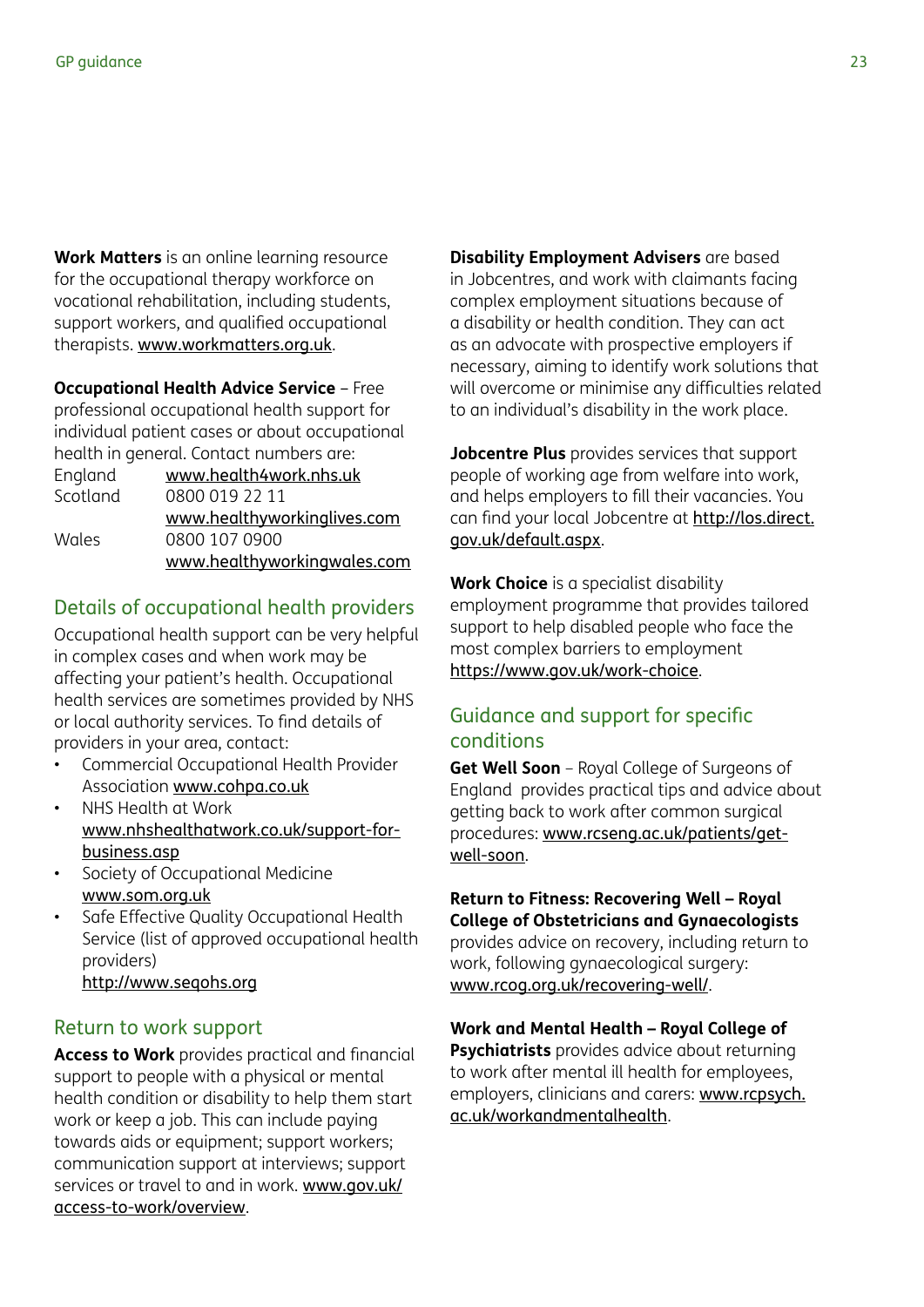**Work and cancer – Macmillan** provides

information about work and cancer for patients, carers, employers and healthcare professionals: [www.macmillan.org.uk/Cancerinformation/.](http://www.macmillan.org.uk/Cancerinformation/Livingwithandaftercancer/Workandcancer/Workandcancer) [Livingwithandaftercancer/Workandcancer/](http://www.macmillan.org.uk/Cancerinformation/Livingwithandaftercancer/Workandcancer/Workandcancer) [Workandcancer](http://www.macmillan.org.uk/Cancerinformation/Livingwithandaftercancer/Workandcancer/Workandcancer).

**Vocational Assessment and Rehabilitation for People with Long-term Neurological Conditions: Recommendations for Best Practice. British Society of Rehabilitation Medicine, 2010** [www.bsrm.co.uk/Publications/VR4LTnCv45fl.pdf](http://www.bsrm.co.uk/Publications/VR4LTnCv45fl.pdf).

**Vocational assessment and rehabilitation after acquired brain injury. Inter-agency guidelines. Royal College of Physicians, 2004** [http://bookshop.rcplondon.ac.uk/contents/](http://bookshop.rcplondon.ac.uk/contents/fbc3513a-5642-459a-9b2c-a1e47e8745ad.pdf) [fbc3513a-5642-459a-9b2c-a1e47e8745ad.pdf](http://bookshop.rcplondon.ac.uk/contents/fbc3513a-5642-459a-9b2c-a1e47e8745ad.pdf).

**Upper limb disorders: Occupational aspects of management. Evidence-based guidance for employees. Royal College of Physicians, 2009** [http://bookshop.rcplondon.ac.uk/contents/](http://bookshop.rcplondon.ac.uk/contents/pub278-01592b5a-5a3d-493a-8e2b-1830ea8f5a24.pdf) [pub278-01592b5a-5a3d-493a-8e2b-](http://bookshop.rcplondon.ac.uk/contents/pub278-01592b5a-5a3d-493a-8e2b-1830ea8f5a24.pdf)[1830ea8f5a24.pdf](http://bookshop.rcplondon.ac.uk/contents/pub278-01592b5a-5a3d-493a-8e2b-1830ea8f5a24.pdf).

**The National Service Framework for Long-term Conditions, Department of Health, March 2005** [www.dh.gov.uk/prod\\_consum\\_dh/groups/dh\\_](www.dh.gov.uk/prod_consum_dh/groups/dh_digitalassets/@dh/@en/documents/digitalasset/dh_4105369.pdf) [digitalassets/@dh/@en/documents/digitalasset/](www.dh.gov.uk/prod_consum_dh/groups/dh_digitalassets/@dh/@en/documents/digitalasset/dh_4105369.pdf) [dh\\_4105369.pdf](www.dh.gov.uk/prod_consum_dh/groups/dh_digitalassets/@dh/@en/documents/digitalasset/dh_4105369.pdf).

**NICE guidance on Long-term sickness absence and incapacity for work, 2009** [www.nice.org.uk/nicemedia/live/11779/43546/](http://www.nice.org.uk/nicemedia/live/11779/43546/43546.pdf) [43546.pdf](http://www.nice.org.uk/nicemedia/live/11779/43546/43546.pdf).

#### General rules of the fit note

Doctors providing primary medical services under the National Health Services Acts are required, under the Social Security Acts, to issue free of charge a fit note (Statement of Fitness for Work, Form Med 3, or Med 3) to patients for whom they provide clinical care.

Fit notes can be hand-written or printed. You should use your existing routes to order handwritten fit note forms. There is more information at [www.dwp.gov.uk/publications/catalogue-of](http://www.dwp.gov.uk/publications/catalogue-of-information/how-to-order-products)[information/how-to-order-products](http://www.dwp.gov.uk/publications/catalogue-of-information/how-to-order-products).

Fit notes can be issued only by a doctor. This may be a GP, but if someone is receiving treatment in hospital it should be their hospital doctor.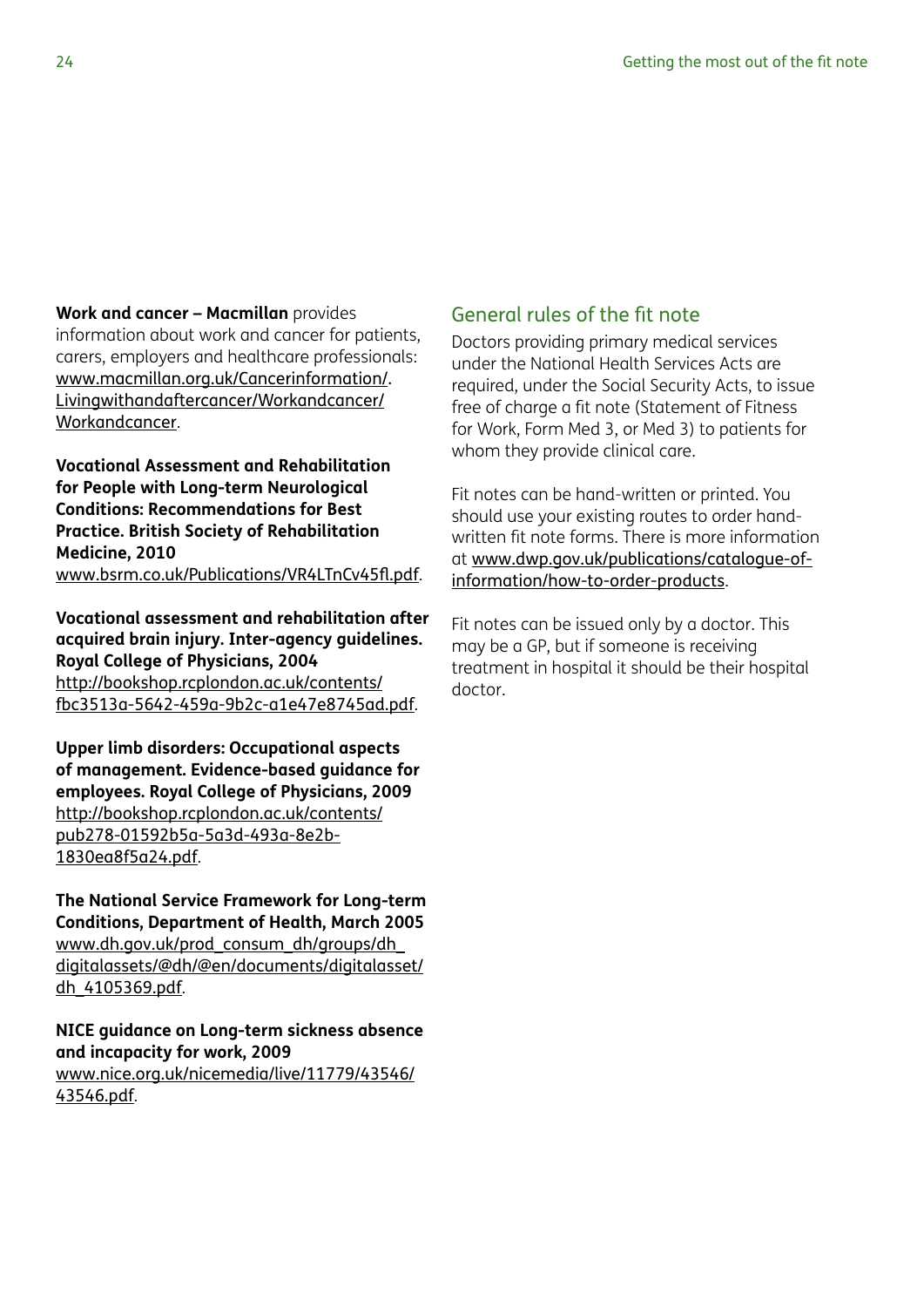# <span id="page-24-0"></span>CPD reflective note guidance and template

This template is designed to help you demonstrate how reading this guide and considering its implications has developed your knowledge, skills and attitudes, and had an impact on your practice.

As with all CPD, you should record your learning as soon as possible after the activity, to ensure it is fresh in your mind and meaningful. Each question should be answered and one word answers should be avoided.

The first three questions can be answered after you have read the guide. The other questions can be completed once you have put your learning into practice. The bullet points in each box are there to prompt you for material to include in your answer, but are not mandatory to address.

## Fit note guide for GPs

- **1) The date you read the guide.**
- **2) What was the learning need or objective that was addressed?** 
	- Why did you decide to read the guide? This should be linked to learning objectives, either in your personal development plan or that you thought important for your own development.
- **3) What learning points did you gain from reading the guide?**
	- Describe how the guide has contributed to the development of your knowledge, skills or attitudes.
	- It may help preparation for appraisal to map your reflections to the GMC's Good Medical Practice Framework Domains and Attributes:
		- Knowledge, Skills and Performance
		- Communication/Teamwork
		- Quality and Safety
		- Maintaining Trust
- **4) How have you put this learning into practice?**
	- How has your practise changed as a consequence of your learning?
	- How has this activity improve patient care or safety?
	- What aspects of your current practise were reinforced by this activity?

#### **5) Example of how you have used the learning in practice (optional).**

#### **6) Further learning needs.**

- Have you identified any skills, attitude and knowledge gaps, further learning or development needs highlighted by the activity?
- How do you intend to address these?

#### **7) Number of CPD hours claimed (optional).**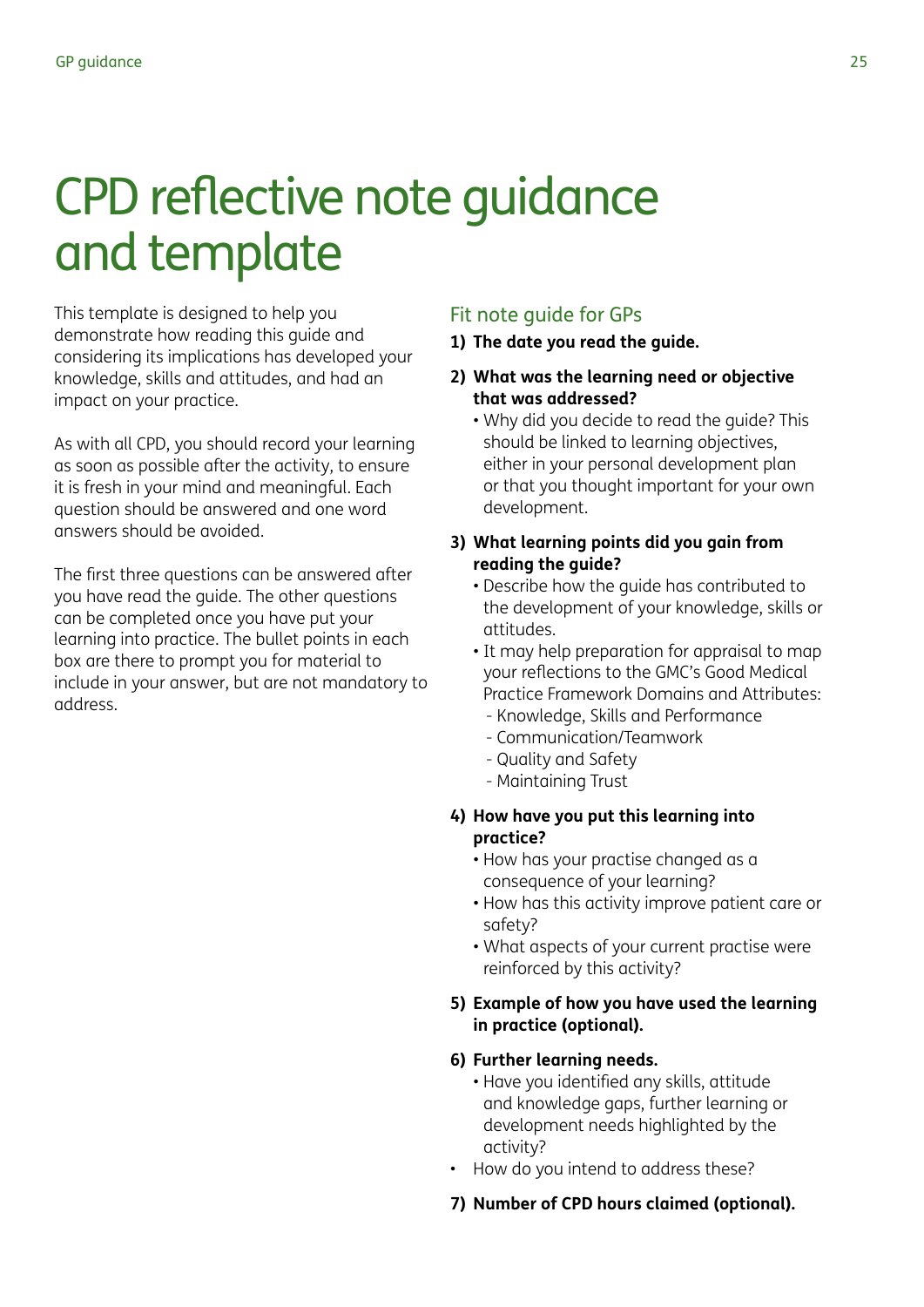# **Notes**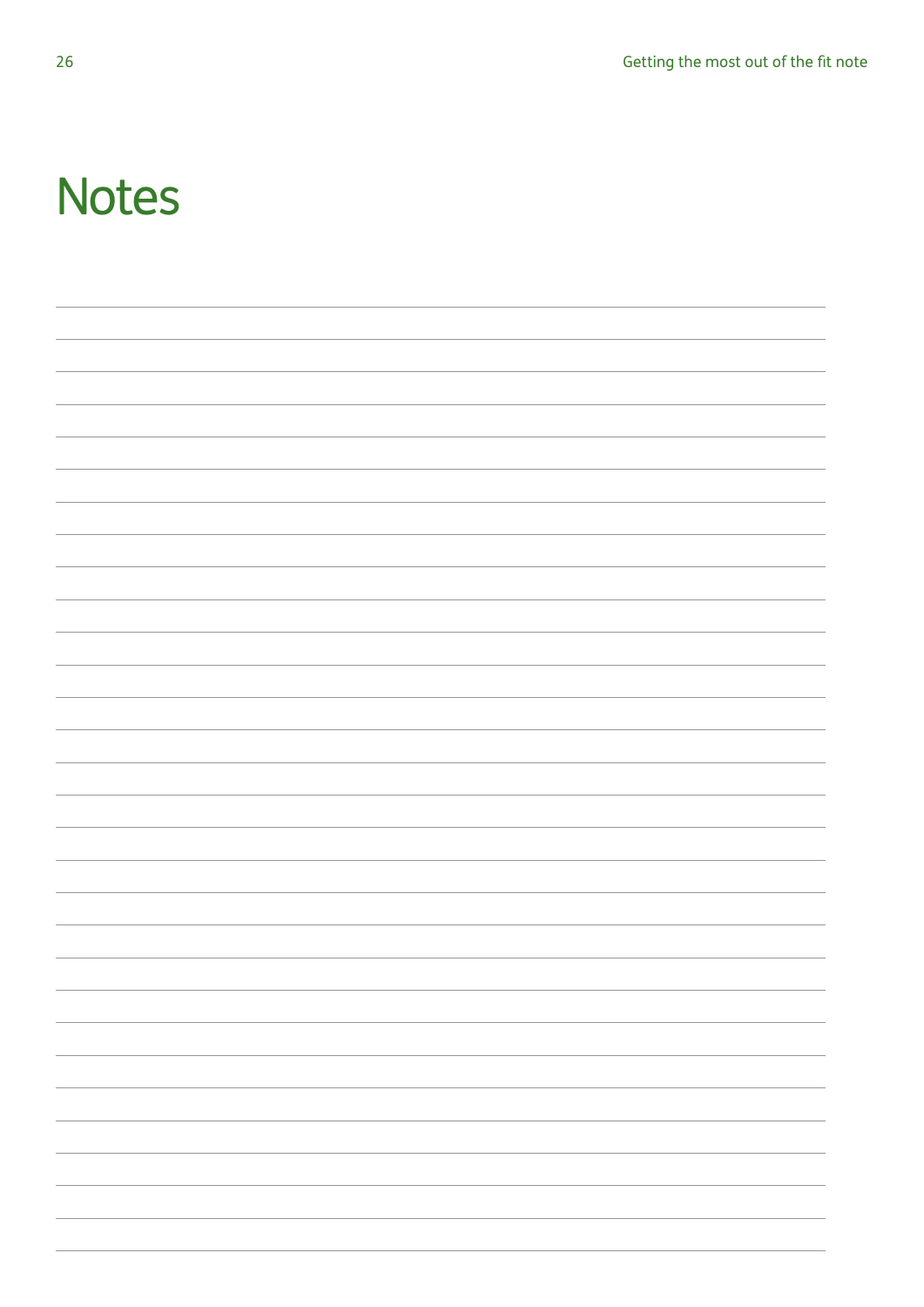# **Notes**